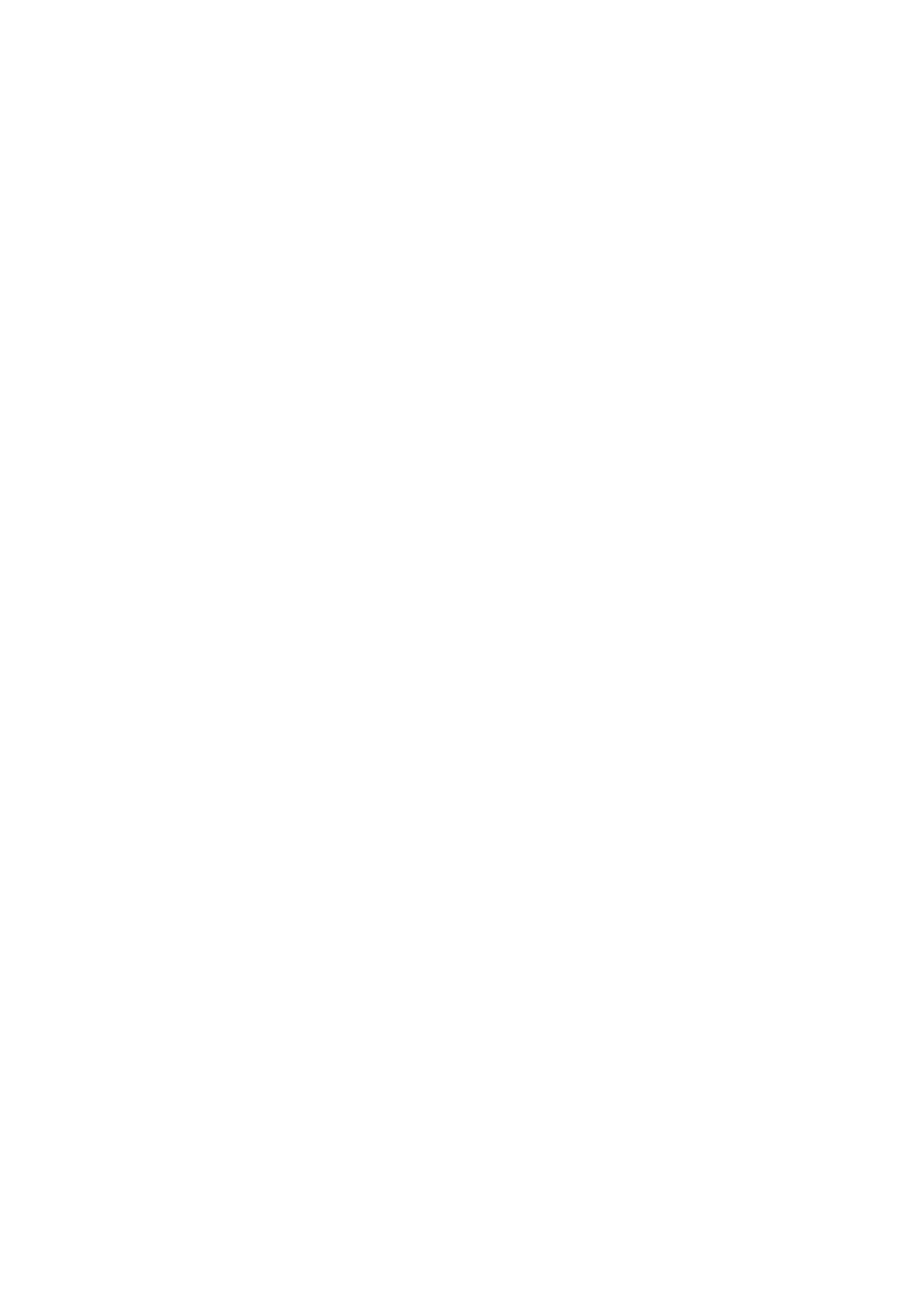# $CONTENTS$

| 1. Overview of YC-Link/E                                                  | 1  |
|---------------------------------------------------------------------------|----|
| 1.1 Overview                                                              | 1  |
| 1.2 Part names of YC-Link/E compatible units                              | 2  |
| <b>Installation and settings</b><br>2.                                    | 3  |
| 2.1 Connecting the LAN cables                                             | 3  |
| 2.2 LAN cable type                                                        | 4  |
| 2.2.1 Noise prevention                                                    | 4  |
| 2.3 YC-Link/E board settings                                              | 5  |
| 2.3.1 Master board settings                                               | 5  |
| 2.3.2 Slave board settings                                                | 5  |
| 2.4 About communication connector of YC-Link/E slave controller           | 5  |
| 2.5 CE compliance                                                         | 6  |
| 2.6 Circuit examples                                                      | 6  |
| 2.6.1 Category 3                                                          | 7  |
| 2.6.2 Overview of circuit operation                                       | 9  |
| <b>Basic specifications</b><br>3.                                         | 10 |
| 3.1 Basic specifications                                                  | 10 |
| 3.2 YC-Link/E master                                                      | 10 |
| 3.3 YC-Link/E slave                                                       | 10 |
| 4. Operation                                                              | 11 |
| 4.1 About power-on timing                                                 | 11 |
| 4.2 Checking the communication establishment between the master and slave | 12 |
| 4.2.1 LED lighting pattern of the YC-Link/E board (both slave and master) | 12 |
| 4.2.2 7-segment LED display on the controller                             | 12 |
| 4.2.3 Judgment by the dedicated output signal (MP READY)                  | 12 |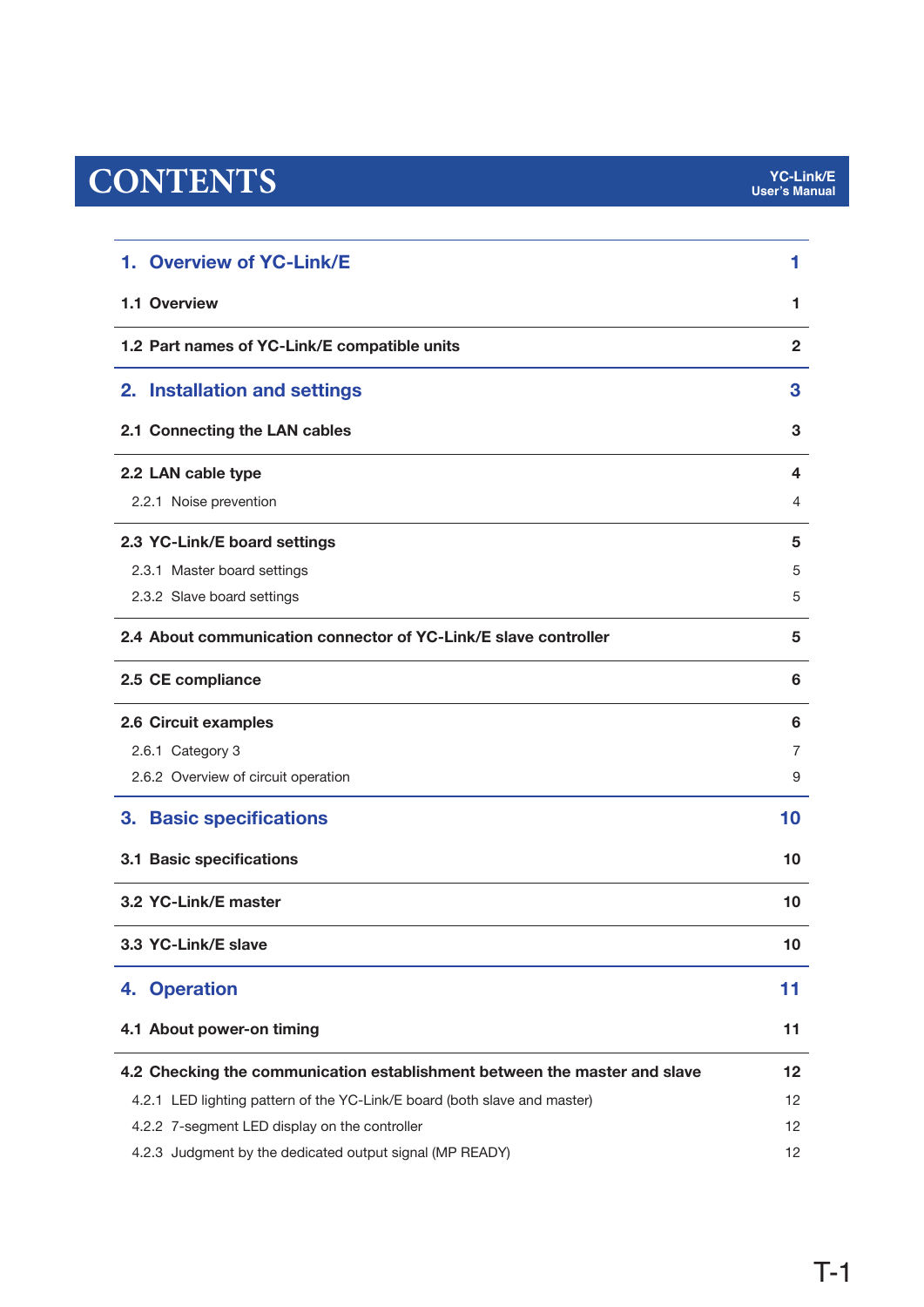# $CONTENTS$

| 5. Troubleshooting                          |    |  |  |
|---------------------------------------------|----|--|--|
| 5.1 Check items at YC-Link/E start-up       |    |  |  |
| 5.2 Meanings of LEDs on the YC-Link/E board | 14 |  |  |
| 5.2.1 Master board                          | 14 |  |  |
| 5.2.2 Slave board                           |    |  |  |
| 5.3 YC-Link/E related alarms                | 16 |  |  |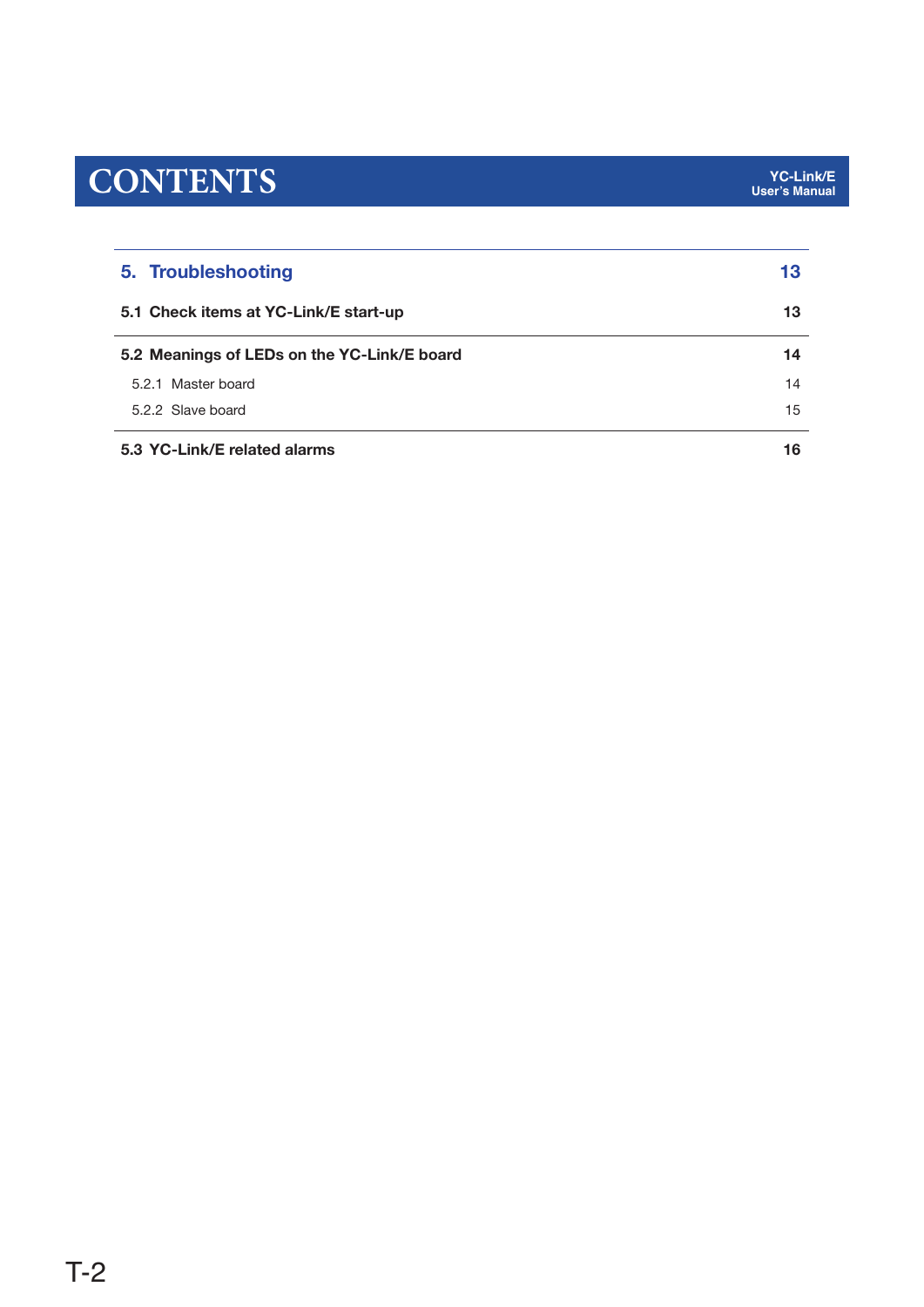# <span id="page-4-0"></span>1. Overview of YC-Link/E

## 1.1 Overview

### ■ About YC-Link/E

This YC-Link/E system is designed to control multiple YRCX controllers.

Robot controllers that are connected using the YC-Link/E can be controlled in the same manner as the normal YRCX series robot axes. The user can add robots or axes to the YRCX controller without notifying the number of controllers or differences.

Use of the YC-Link/E makes it possible to expand the robot system with maximum four axes (both physical axes/logical axes) using single YRCX series controller into maximum six axes (logical and physical axes, 12 axes in total) per robot and the overall system into maximum four robots and 16 axes (physical axes).

### ■ Control method

The YC-Link/E adopts an EtherCAT Note base communication method for the communication among the controllers. Therefore, there are one master and one or more slaves, and the master controls the slaves.

The slave is identified from the master using the station number that is set with the rotary switches on the YC-Link/E slave board.

The master sends various data or commands to the slaves. A station number is written to this send data as send destination. The slave processes the received data and sends the response. When the master receives the response from the slave, to which the data was sent, the command process is completed. The master uses the synchronous control that uses the distributed clock to periodically execute this send/receive process to each slave.

### ■ YC-Link/E compatible units

The YRCX series controller with the YC-Link/E master board installed becomes the master of the YC-Link/E and the YC-Link/E slave board is installed in the YRCX series controller that becomes the slave of the YC-Link/E. The units with these interfaces are connected using the LAN cables through the multi-drop (daisy chain) to construct a network.

### ■ Features

In the YC-Link/E system, all operations to the slave YRCX series controllers are performed from the master. Therefore, the program, point data, and parameter of the robot connected to each slave are changed by accessing the master. PC applications or handy terminals cannot be connected to the slave controllers.

### ■ Compatible robots

Robots that can be controlled using the YC-Link/E system are OMRON's robots applicable to the YRCX series.

Note. EtherCAT® is registered trademark and patent technology, licensed by Beckhoff Automation Gmbh, Germany.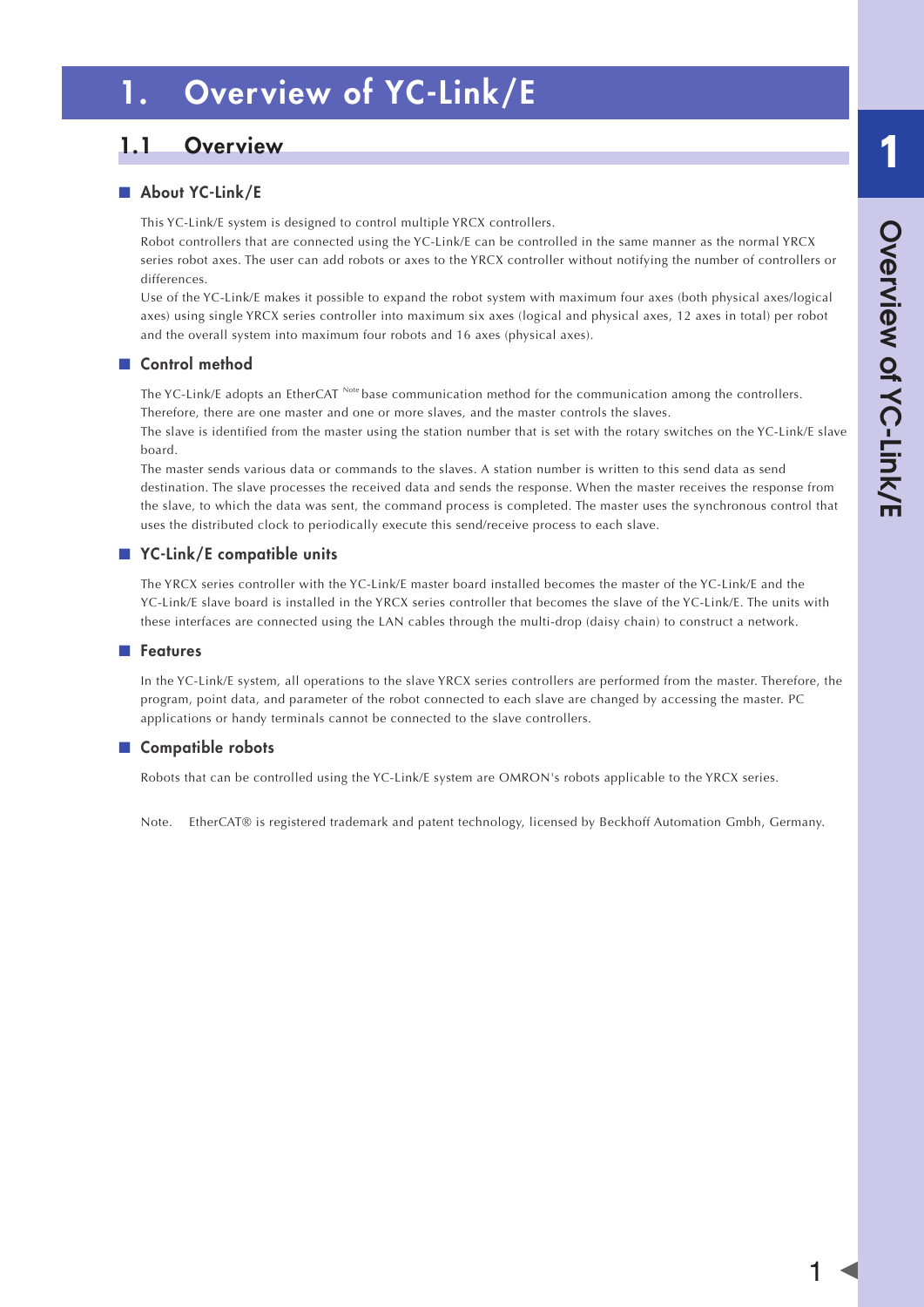## <span id="page-5-0"></span>1.2 Part names of YC-Link/E compatible units

### ■ YC-Link/E master board ■ YC-Link/E slave board





### 1. OUT connector

A RJ-45 modular connector necessary to connect the next slave.

### 2. IN connector

A RJ-45 modular connector necessary to connect the previous slave.

### 3. Station number setting switch (tens digit)

A rotary switch to set the station number of the YC-Link/E slave.

### 4. Station number setting switch (ones digit)

A rotary switch to set the station number of the YC-Link/E slave.

### 5. RUN LED

A LED to indicate the RUN status.

### 6. ERR LED

A LED to indicate the ERROR status.

### 7. LINK LED

A LED to indicate the LINK status.

### 8. SYS LED

A LED to indicate the SYSTEM status.

### 9. Not used.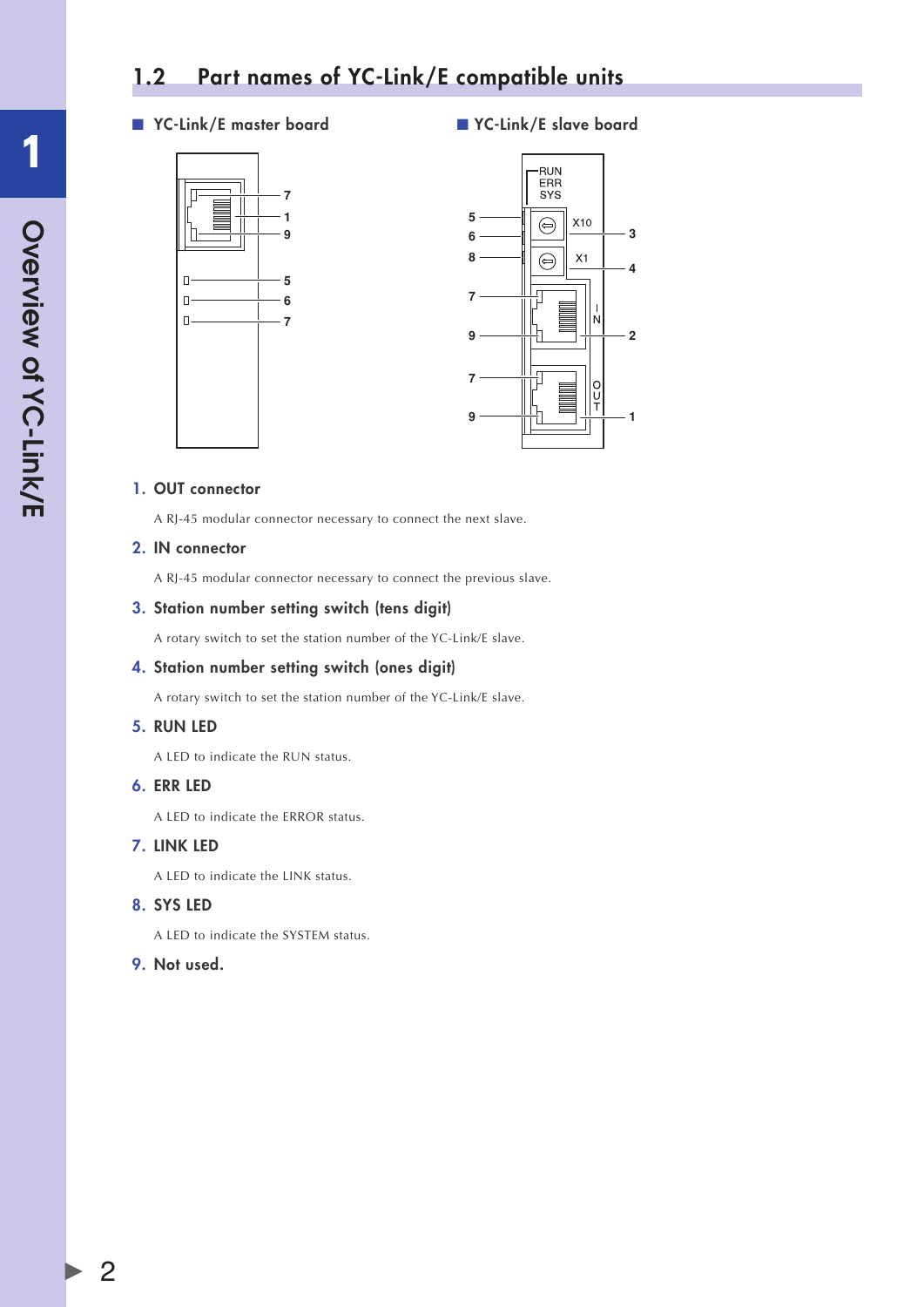# <span id="page-6-0"></span>2. Installation and settings

This section describes how to install the YC-Link/E system. For other items, see the controller manuals.

# 2.1 Connecting the LAN cables

Connect the YC-Link/E master board and slave board with the LAN cable that satisfies the conditions specified in section "2.2 LAN cable type". Insert the modular jack of the LAN cable into the modular connector of the controller until a click sounds.

In the YC-Link/E, when connecting the master and slave or the slaves, the controller order becomes important. When purchasing the robot, the controller order is indicated on the label adhered to the YRCX.

"C1" is indicated on the YC-Link/E master controller while "C2" to "C4" are indicated on the slave controllers. From the place more close to the master (C1), connect the slaves "C2", "C3", and "C4" in order.

Two RJ-45 modular connectors are provided on the YC-Link/E slave board. When connecting the cables, connect the cable coming from the master board to the upper IN connector and the cable coming from the subsequent slave to the lower OUT connector.



## WARNING

PERFORM THE CABLE CONNECTION WORK AFTER THE POWER TO THE ROBOT CONTROLLER HAS BEEN SHUT DOWN COMPLETELY.

### **CAUTION**

• the YC-Link/E cannot use an Ethernet hub.

• Do not connect the cable of the YC-Link/E to the Ethernet port of the controller main body.



Do not connect the cable of the YC-Link/E to the Ethernet port of the controller main body.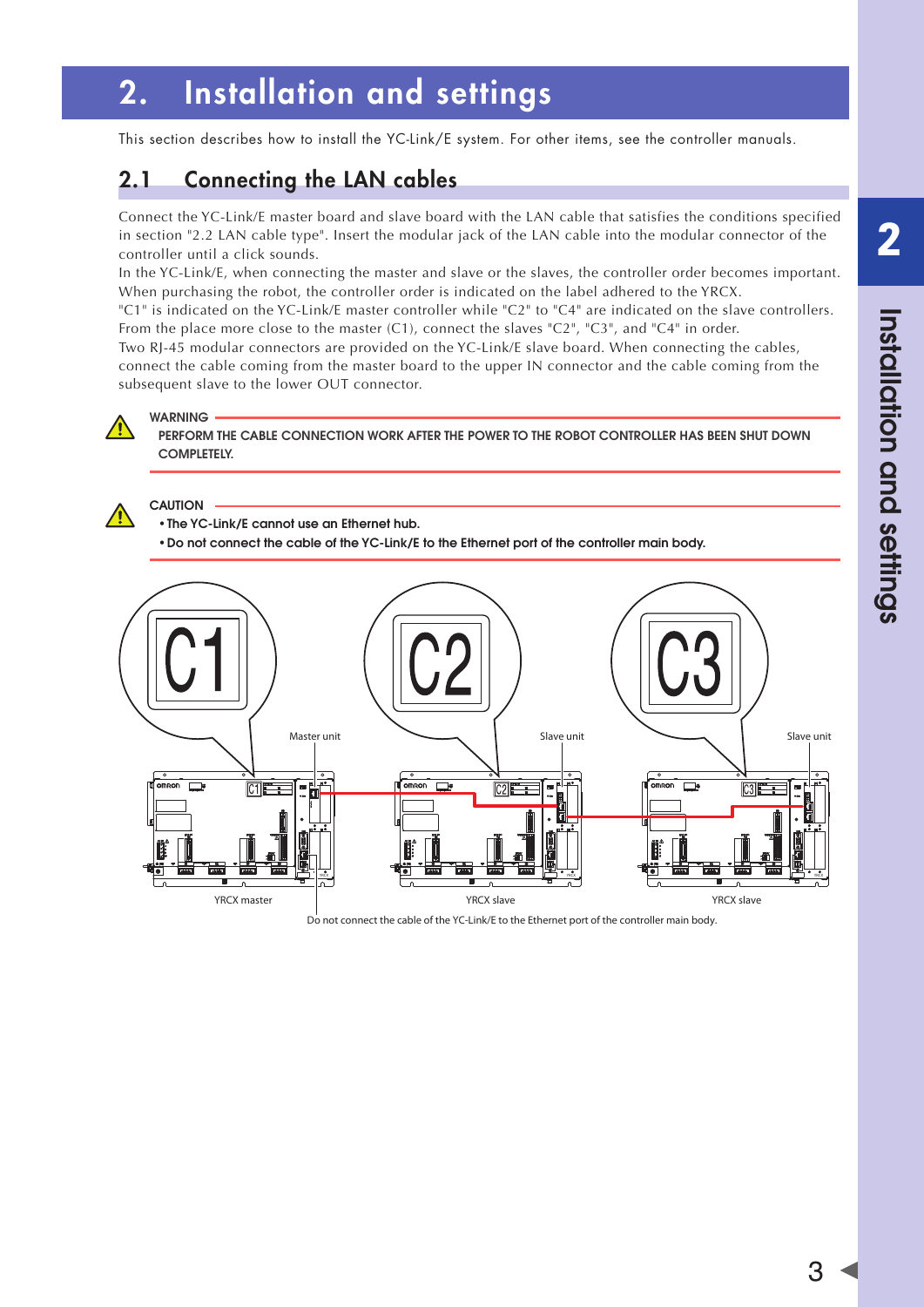## <span id="page-7-0"></span>2.2 LAN cable type

Use a LAN cable that prevents the noise from entering the inside of the cable.

**Conditions:** CAT5E or higher Twist pair

Dual-shield (Shielded type RJ45 modular plug)

Recommended cable: NWSMC5E-SON-S2SB-SB-\*\*\* (Straight cable) (Manufacturer: MISUMI) (\* shows the cable length. The cable length can be specified in 0.1m-steps.)

Recommended cable: CABLE, NETWORK (Model: KCX-M6479-10) (Manufacturer: OMRON) Length: 1m

### 2.2.1 Noise prevention

For the YC-Link/E system, use the shielded LAN cable with a length of 3m or less to prevent adverse effects caused by noise.

Additionally, when using the YC-Link/E system in a severe noise environment, attach a ferrite core to the shielded LAN cable.



4

PERfORm thE CAbLE CONNECtION WORk AftER thE POWER suPPLY tO thE INPut POWER CAbLE hAs bEEN shut DOWN COMPLETELY.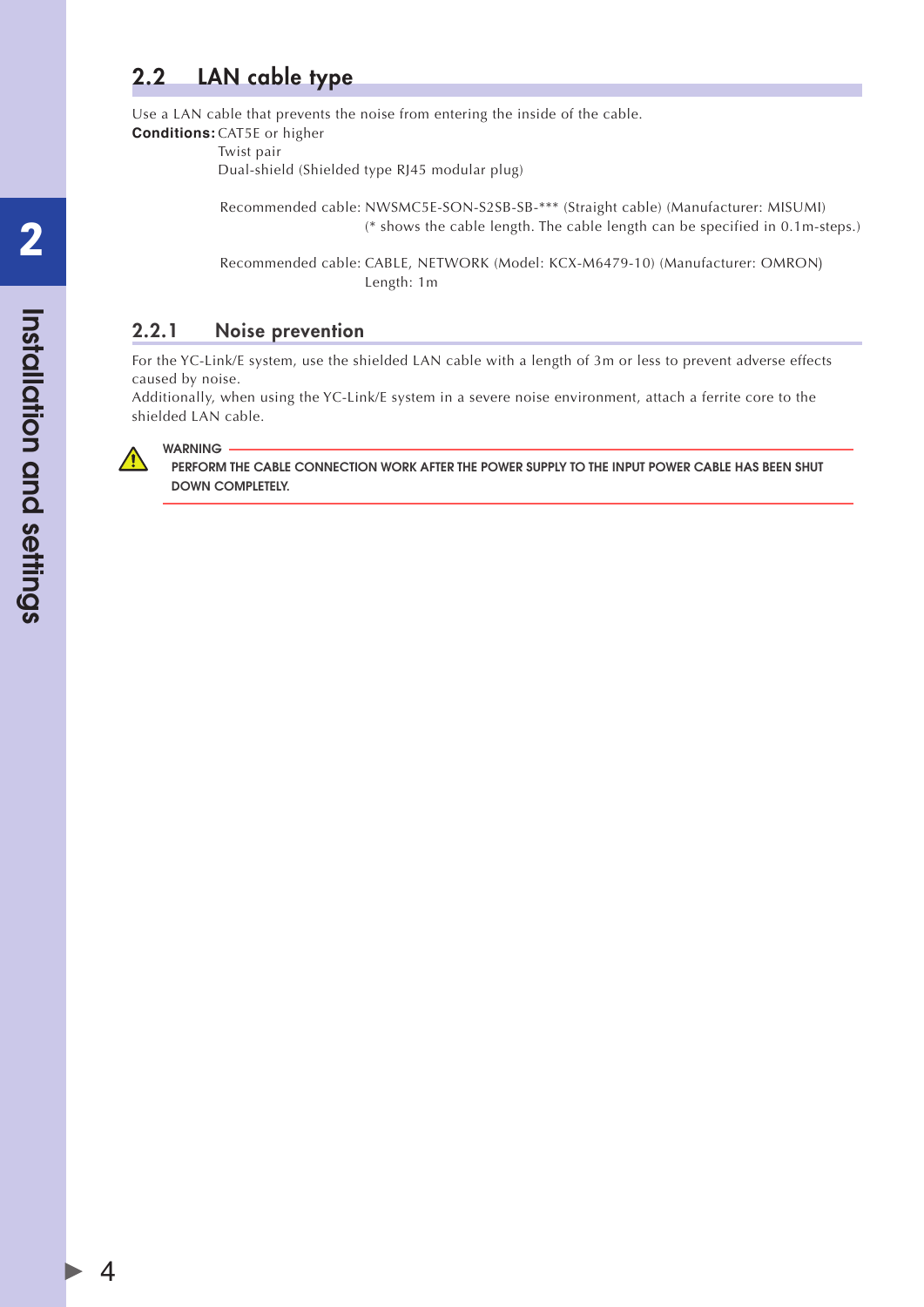2

# <span id="page-8-0"></span>2.3 YC-Link/E board settings

### 2.3.1 Master board settings

When using the YRCX series controller with the YC-Link/E master board installed as YC-Link/E master, select the YRCX series controller parameter [Option]-[Option board enable] to set the YC-Link/E master board (option board) enabled.

After setting, this setting is reflected when the control power to the YRCX series controller is turned on again.

When the YRCX series controller parameter [Option board enable] is set disabled, the YRCX series controller can be operated as a single controller not as YC-Link/E master.

However, to operate the robot as a single controller, it is necessary to make the robot setting again. The robot cannot be operated with the setting that has been used to operate the robot as a YC-Link/E system.

### 2.3.2 Slave board settings

When using the YRCX series controller with the YC-Link/E slave board installed as YC-Link/E slave, it is necessary to set the rotary switches on the YC-Link/E slave board.

Each slave of the YC-Link/E has a unique node ID and this number is used to perform the communication. Set the slave station number with the rotary switches on the YC-Link/E slave board. To set the station number, turn the arrow mark at the center of the rotary switch with a slotted screwdriver.

The upper switch indicates tens digit and the lower switch indicates ones digit. A station number ranging from 1 to 99 is set.

After changing the rotary switches, this setting is reflected when the control power to the YRCX series controller is turned on again.

When "0" is set, the YRCX series controller can be operated as a single controller not as YC-Link/E slave.

However, to operate the robot as a single controller, it is necessary to make the robot setting again. The robot setting that has been used to operate the robot as a YC-Link/E slave is not inherited.

# 2.4 About communication connector of YC-Link/E slave controller

The YC-Link/E slave controller cannot be connected to a communication unit.

Do not connect any communication unit to the COM port, Ethernet port, or USB port of the controller. Additionally, the programming box cannot also be used for the YC-Link/E slave unit. So, connect the dummy connector supplied with the YRCX series controller to the PB connector.

However, when the rotary switch on the YC-Link/E slave board is set at "0" and the YC-Link/E slave controller is used as a single controller, each port is capable of communication.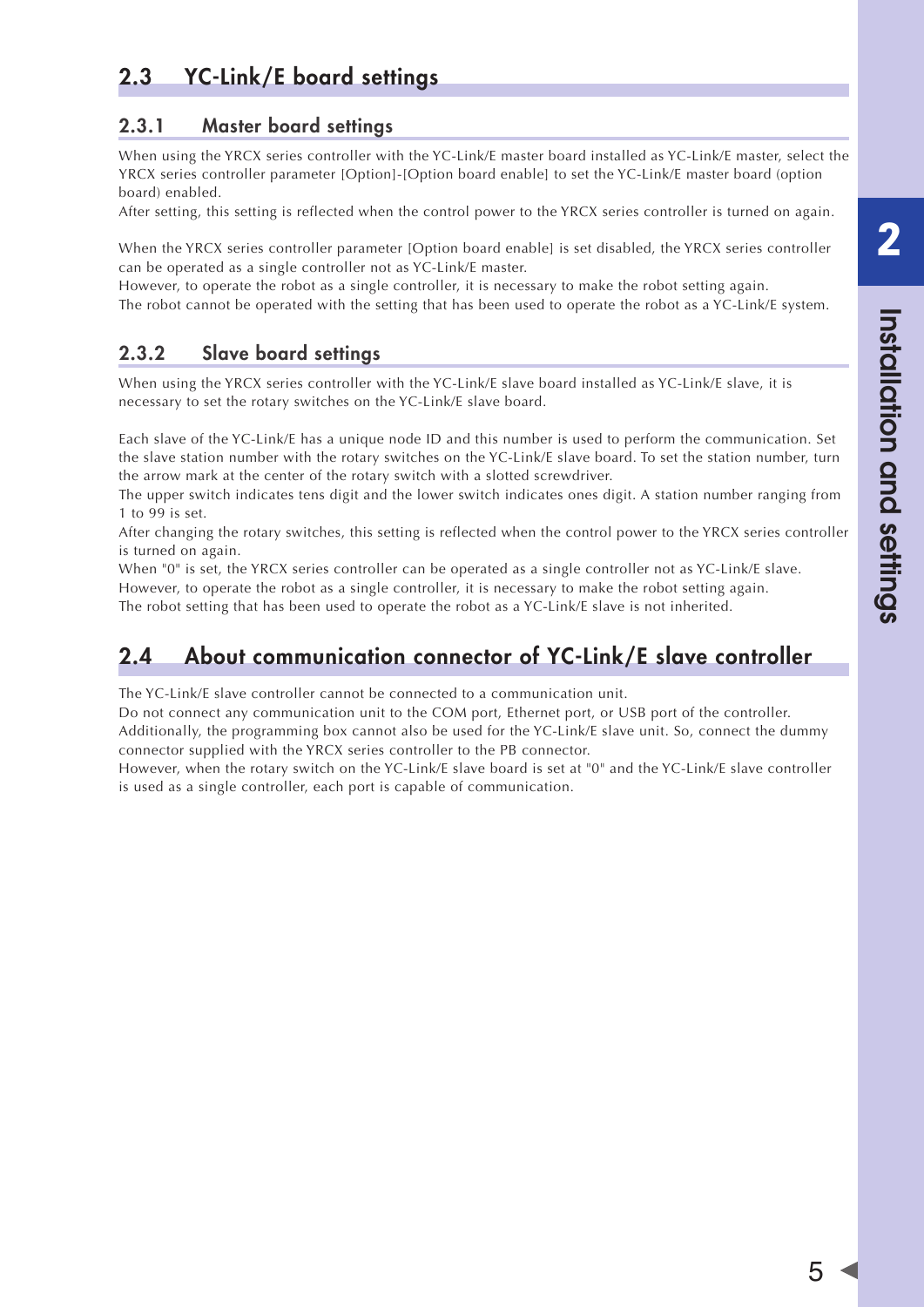## <span id="page-9-0"></span>2.5 CE compliance

When controlling multiple robots using the YC-Link/E function, relevant items stated in "Control of multiple robots" of the EN ISO 10218-1 standard shall be satisfied.

Additionally, the requirements shown below shall also be satisfied in the same manner as one robot.

In the customer's final system, the performance level (PLr) required of the safety circuit should be determined by means of risk assessment, and then the safety circuit with the corresponding performance level (PL) should be configured.

The following shows an example for conformance.

### 1. Single pendant control

- To control all robots with the single programming box (pendant), the programming box is connected only to the master controller so as to perform the operation. The programming box cannot be operated with the slave controller.
- To operate the robots individually or at the same time, select a relevant robot using the robot selection menu on the programming box.

### 2. Safety requirements

- To put all robots in the same operation mode, an operation mode selector switch is installed and the operation mode is input only to the master controller. The master controller sets all slave controllers in the same operation mode.
- To put all robots in the power shutdown enable status, an operation robot selector switch is installed and a power shutdown circuit that interlocks with the operation robot selector switch is installed in all robots.
- To clearly indicate the selected robot, an indicator is installed at legible location of the selected robot.

## 2.6 Circuit examples

Safety circuit examples are shown when controlling multiple robots with the YC-Link/E function. To safely operate the robots, take safety measures suitable for the customer's equipment while referring to safety circuit configuration examples.

Examples with the following input and output signals are shown.

| Input  | Operation mode switch, door switch, external emergency stop, PBEX enable, MP RDY |
|--------|----------------------------------------------------------------------------------|
| Output | Contactor, E-STOP RDY, AUTO                                                      |

#### **CAUTION**

the controller status output signals of the parallel I/O and serial I/O, such as alarm signal should be monitored by the host device or safety controller.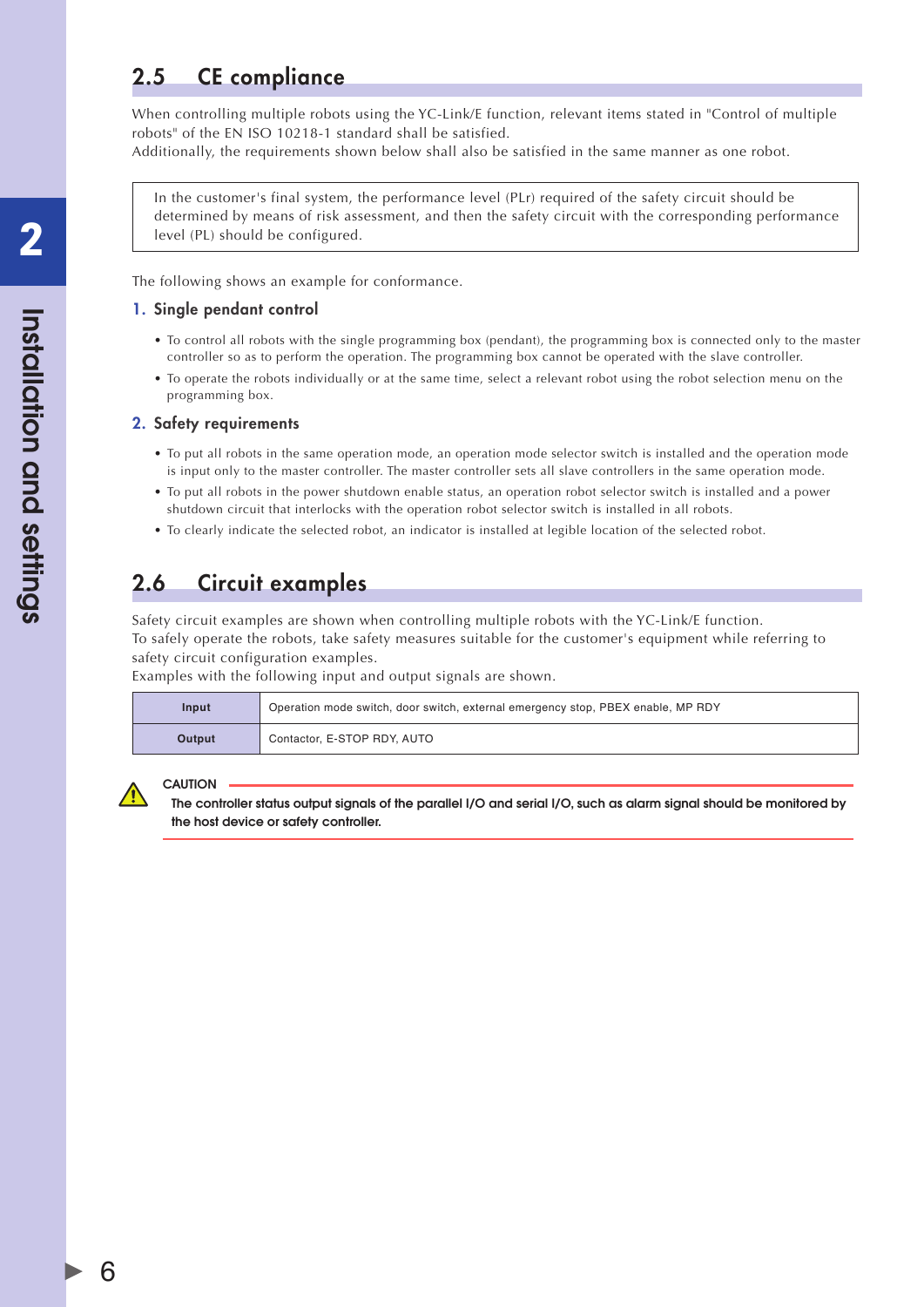<span id="page-10-0"></span>Category 3 safety circuit examples are shown below.

### ■ Overview diagram of system (Multiple robots are used)

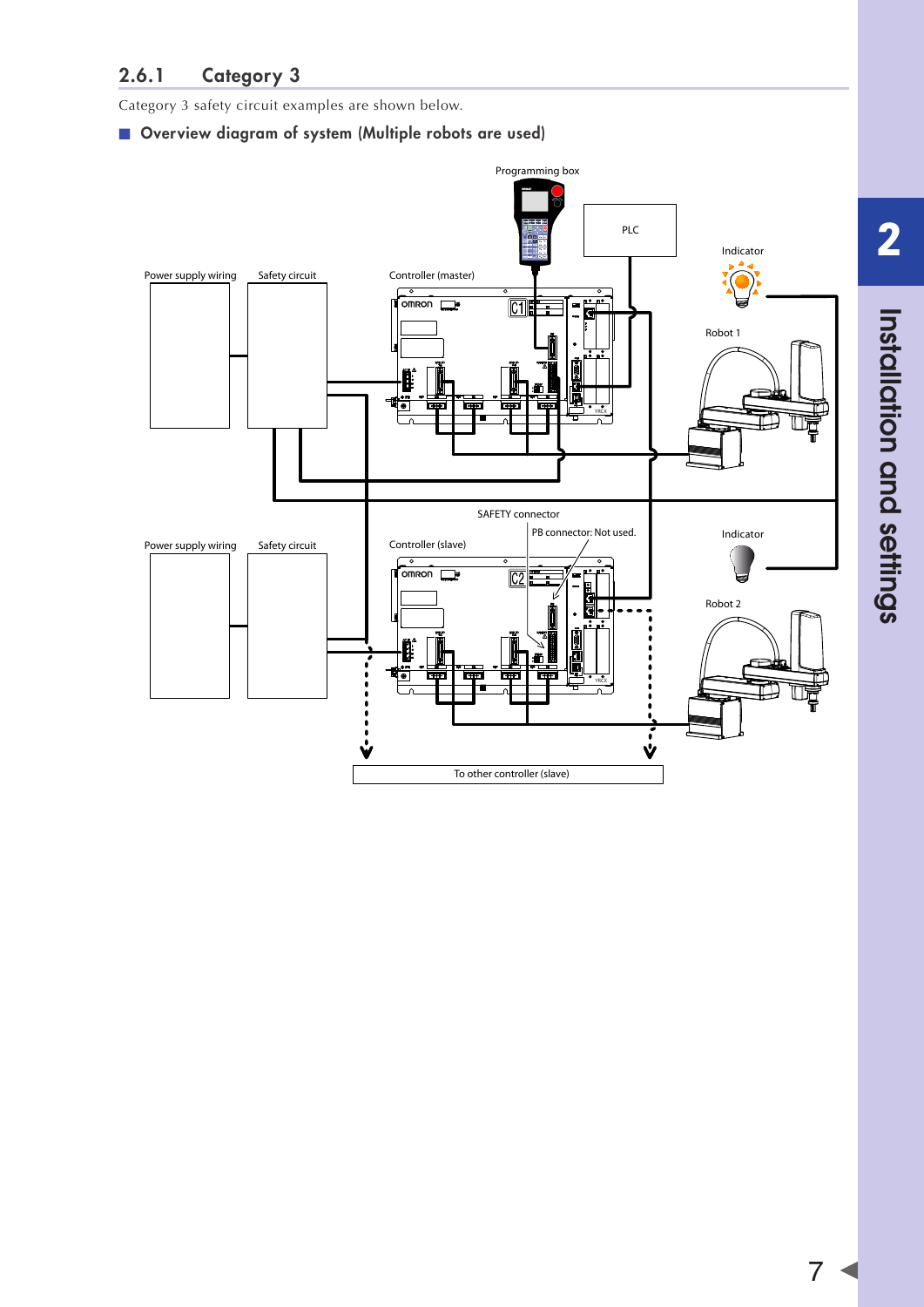### ■ Category 3 safety circuit example (Multiple robots are used.)



#### Parts list

| <b>Circuit number</b> | Part name                  | Model name        | <b>Manufacturer</b>       |
|-----------------------|----------------------------|-------------------|---------------------------|
| S <sub>1</sub>        | Key selector switch        | A22TK series      | <b>OMRON</b>              |
| S <sub>2</sub>        | Safety door switch         | D4series          | <b>OMRON</b>              |
| $S3-6$                | Selector switch            | XB5 series        | <b>SCHNEIDER ELECTRIC</b> |
| S7                    | Emergency stop button      | A22Eseries        | <b>OMRON</b>              |
| KM1-4                 | Contactor (mirror contact) | 3RTseries         | <b>SIEMENS</b>            |
| SRL <sub>1</sub>      | Safety controller          | <b>G9SPseries</b> | <b>OMRON</b>              |

2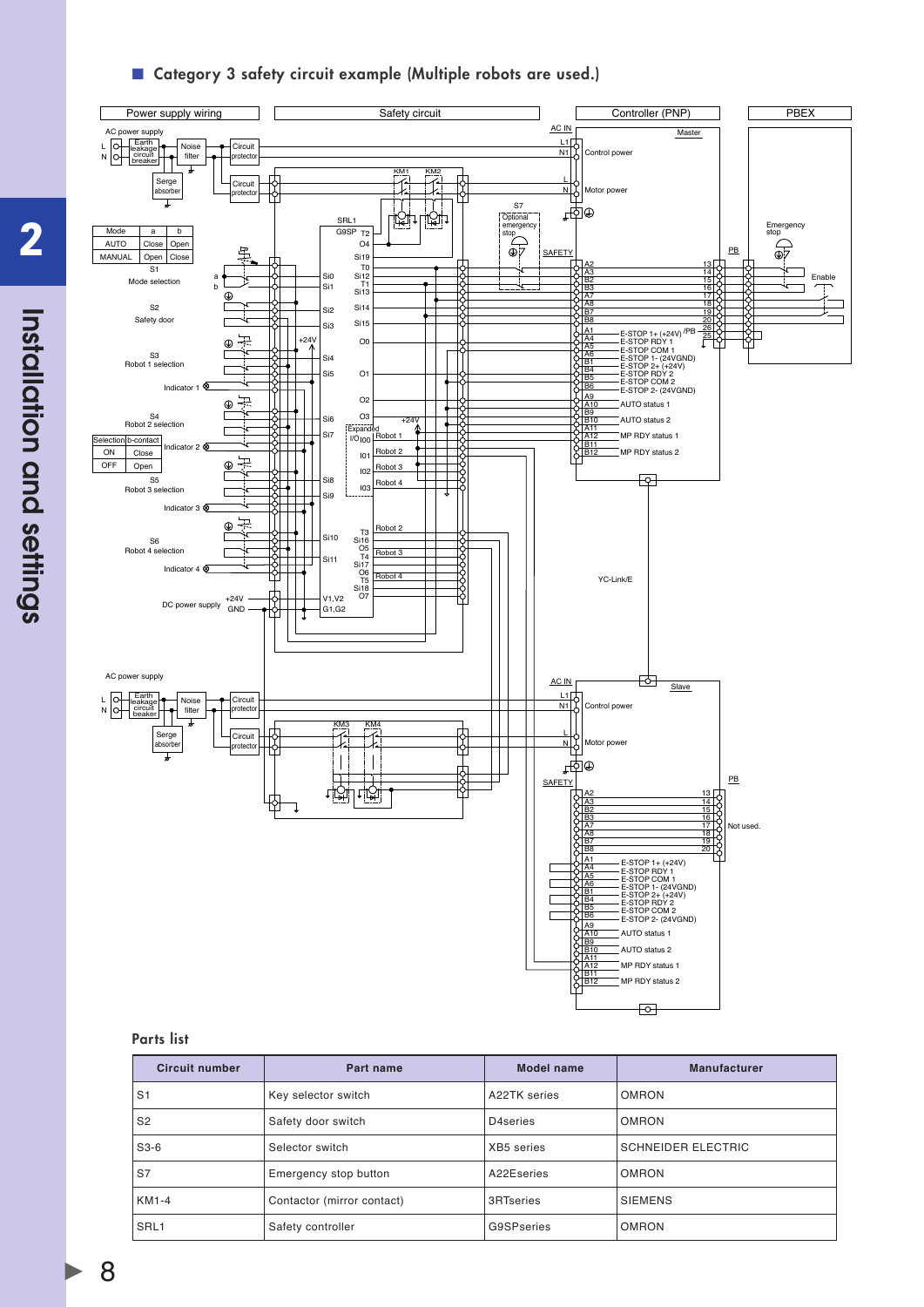### <span id="page-12-0"></span>2.6.2 Overview of circuit operation

The following describes the overview of the circuit operation of each safety circuit configuration example shown in the previous section.

Programs are made so that the safety controller operates as shown in the table below.

Additionally, programs are also made so that the standard requirements other than operations are also satisfied.

|                      | <b>Operation mode</b>        | AUTO mode outside safety enclosure |                          |                                                                  |                          | MANUAL mode inside safety enclosure |                          |                          |                                                                       |     |                          |                          |                          |                          |                          |
|----------------------|------------------------------|------------------------------------|--------------------------|------------------------------------------------------------------|--------------------------|-------------------------------------|--------------------------|--------------------------|-----------------------------------------------------------------------|-----|--------------------------|--------------------------|--------------------------|--------------------------|--------------------------|
| Mode selector switch |                              |                                    |                          | Input a: Close / Input b: Open<br>Input a: Open / Input b: Close |                          |                                     |                          |                          |                                                                       |     |                          |                          |                          |                          |                          |
|                      | <b>Emergency stop button</b> |                                    | Open                     | Close                                                            |                          |                                     |                          | Open                     | Close                                                                 |     |                          |                          |                          |                          |                          |
|                      | Safety door                  |                                    | $\overline{\phantom{0}}$ | Open<br>Close                                                    |                          |                                     | $\overline{\phantom{0}}$ | Close                    | Open                                                                  |     |                          |                          |                          |                          |                          |
|                      | <b>Enable switch</b>         |                                    | -                        | -                                                                | ÷                        | -                                   | -                        |                          | Close<br>Open<br>$\overline{\phantom{0}}$<br>$\overline{\phantom{0}}$ |     |                          |                          |                          |                          |                          |
|                      | <b>Robot 1 SEL</b>           |                                    | $\overline{\phantom{0}}$ | $\overline{\phantom{0}}$                                         | Close                    | -                                   | -                        | $\qquad \qquad$          | -                                                                     | -   | $\overline{\phantom{0}}$ | Close                    | $\overline{\phantom{0}}$ | $\overline{\phantom{0}}$ | -                        |
|                      | <b>Robot 2 SEL</b>           |                                    | $\overline{\phantom{0}}$ | $\overline{\phantom{0}}$                                         | $\qquad \qquad -$        | Close                               | $\overline{\phantom{0}}$ |                          | $\overline{\phantom{0}}$                                              | -   | $\overline{\phantom{0}}$ | $\overline{\phantom{0}}$ | Close                    | -                        | -                        |
| Input                | <b>Robot 3 SEL</b>           |                                    | $\overline{\phantom{0}}$ | $\overline{\phantom{0}}$                                         | $\overline{\phantom{0}}$ | -                                   | Close                    | $\overline{\phantom{0}}$ | $\overline{\phantom{0}}$                                              | -   | $\overline{\phantom{0}}$ |                          | $\overline{\phantom{0}}$ | Close                    | -                        |
|                      | <b>Robot 4 SEL</b>           |                                    | $\overline{\phantom{0}}$ | $\overline{\phantom{0}}$                                         | -                        | -                                   | $\overline{\phantom{0}}$ | Close                    | $\overline{\phantom{0}}$                                              | -   | $\qquad \qquad$          | $\overline{\phantom{0}}$ |                          | -                        | Close                    |
|                      |                              | Robot <sub>1</sub>                 | $\overline{\phantom{0}}$ | $\overline{\phantom{0}}$                                         | ON                       | $\overline{\phantom{0}}$            | $\overline{\phantom{0}}$ |                          | $\overline{\phantom{0}}$                                              | -   | $\overline{\phantom{0}}$ | ON                       | $\overline{\phantom{0}}$ | $\overline{\phantom{0}}$ | -                        |
|                      | <b>MP RDY</b>                | Robot 2                            | $\overline{\phantom{0}}$ | $\overline{\phantom{0}}$                                         | $\overline{\phantom{0}}$ | ON                                  | -                        | $\qquad \qquad$          | $\qquad \qquad$                                                       | -   | $\qquad \qquad$          | $\overline{\phantom{0}}$ | ON                       | -                        | -                        |
|                      |                              | Robot <sub>3</sub>                 | $\qquad \qquad$          | $\overline{\phantom{0}}$                                         | $\overline{\phantom{0}}$ | -                                   | ON                       | $\qquad \qquad$          | $\qquad \qquad -$                                                     | -   | $\qquad \qquad$          | $\overline{\phantom{0}}$ | $\overline{\phantom{0}}$ | ON                       | $\overline{\phantom{0}}$ |
|                      |                              | Robot 4                            | -                        | -                                                                | -                        | -                                   | $\qquad \qquad$          | ON                       | $\overline{\phantom{0}}$                                              | $=$ | $\qquad \qquad$          | -                        | -                        | -                        | ON                       |
|                      | <b>AUTO</b> mode             |                                    | ON                       |                                                                  |                          |                                     |                          | <b>OFF</b>               |                                                                       |     |                          |                          |                          |                          |                          |
|                      | <b>E-STOP RDY</b>            |                                    | OFF                      | <b>OFF</b>                                                       |                          |                                     | ON                       |                          | OFF                                                                   | OFF | OFF                      | ON                       |                          |                          |                          |
|                      |                              | Robot <sub>1</sub>                 | OFF                      | OFF                                                              | ON                       | $\overline{\phantom{0}}$            | -                        | $\overline{\phantom{0}}$ | <b>OFF</b>                                                            | OFF | OFF                      | ON                       | $\overline{\phantom{0}}$ | -                        | -                        |
| Output               | Contactor                    | Robot 2                            | OFF                      | OFF                                                              | $\overline{\phantom{0}}$ | ON                                  | -                        | $\overline{\phantom{0}}$ | OFF                                                                   | OFF | OFF                      | $\overline{\phantom{0}}$ | ON                       | $\overline{\phantom{0}}$ | -                        |
|                      |                              | Robot <sub>3</sub>                 | <b>OFF</b>               | OFF                                                              | $\overline{\phantom{0}}$ | $\overline{\phantom{0}}$            | ON                       | $\overline{\phantom{0}}$ | OFF                                                                   | OFF | OFF                      | $\overline{\phantom{0}}$ | $\overline{\phantom{0}}$ | ON                       | $\overline{\phantom{0}}$ |
|                      |                              | Robot 4                            | <b>OFF</b>               | <b>OFF</b>                                                       | $\overline{\phantom{0}}$ | -                                   | -                        | ON                       | OFF                                                                   | OFF | OFF                      |                          | $\overline{\phantom{0}}$ | -                        | ON                       |

### 1. Emergency stop operation

When the emergency stop button is pressed, the main power (motor drive power) to the controller is shut down. Regardless of other switch settings, when pressing the emergency stop button, the emergency stop with category 0 is activated immediately.

### 2. Each mode operation by setting the mode selector switch

### 2.1 AUTO mode (The mode selector switch is "Input a: Close, Input b: Open".)

The enable switch on the PBEX is disabled, and the contactor turns on and the main power (motor drive power) is supplied to the controller only when all conditions shown below are satisfied.

### **Conditions**

- The emergency stop switch is closed.
- The safety door is closed.
- The robot selector switch is ON (close) and the MP RDY is ON (output from the controller when the controller main power is ready to turn on).



## **CAUTION**

Connect the PbX terminator or PbEX to the Pb connector on the front of the master controller. When the Pb connector of the master controller is open, the operation enters the emergency stop status.

### 2.2 MANUAL mode (The mode selector switch is "Input a: Open, Input b: Close".)

The enable switch on the PBEX is enabled, and the contactor turns on and the main power (motor drive power) is supplied to the controller only when all conditions shown below are satisfied.

#### **Conditions**

**CAUTION** 

- The emergency stop switch is closed.
- The safety door is open.
- The robot selector switch is ON (close) and the MP RDY is ON (output from the controller when the controller main power is ready to turn on).
- The enable switch on the PBEX is closed (intermediate position).



be sure to disconnect the PbX terminator from the Pb connector on the front of the master controller, and connect the PBEX.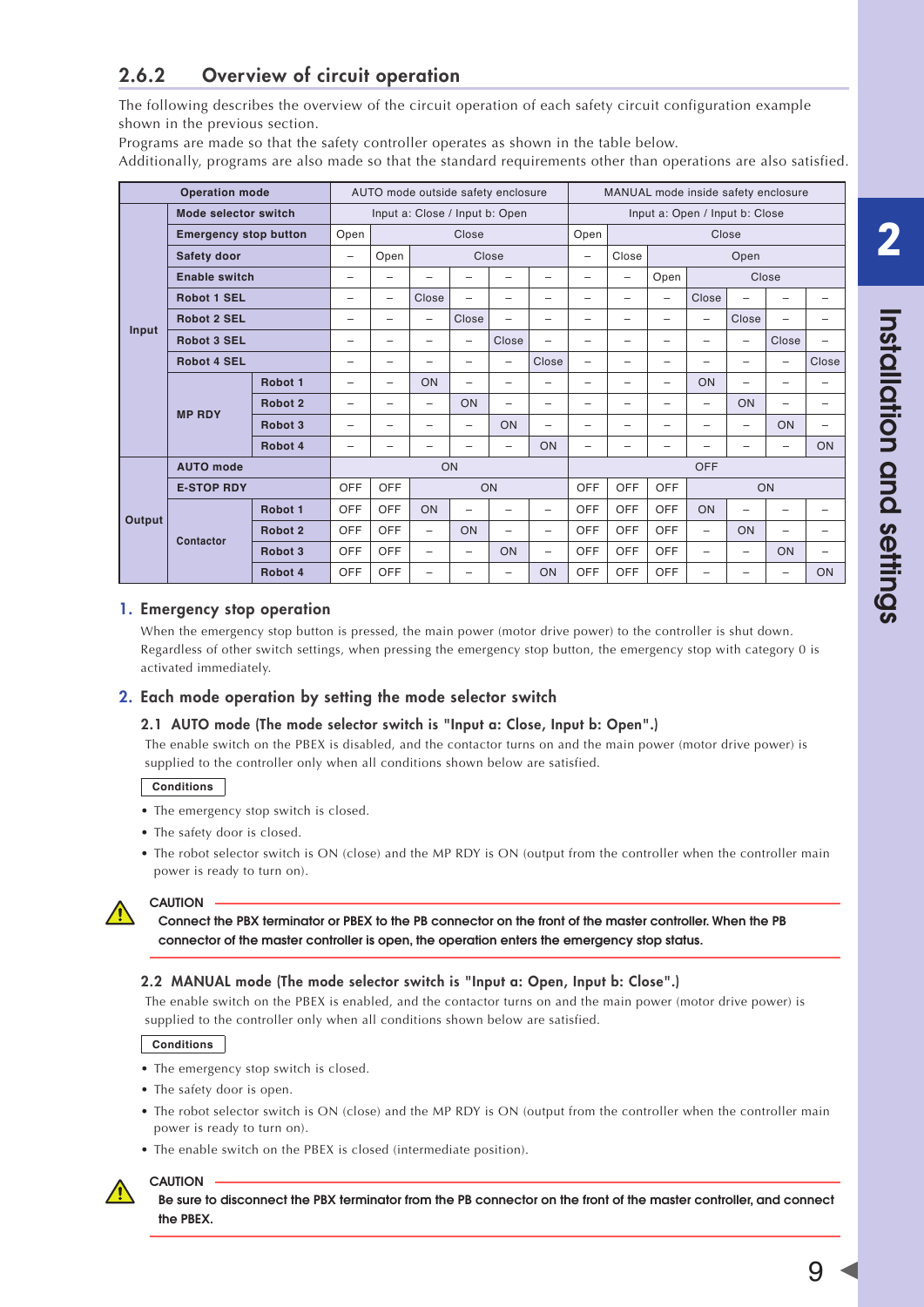# <span id="page-13-0"></span>3. Basic specifications

# 3.1 Basic specifications

| <b>Communication cycle</b>  | 1 <sub>ms</sub>                                                                                       |
|-----------------------------|-------------------------------------------------------------------------------------------------------|
| <b>Control cycle</b>        | Min. 1ms/Max. 8ms<br>These values may depend on the robot configuration and controller configuration. |
| Max. number of robots       | 4 robots                                                                                              |
| Max. number of controllable | 16 axes in total (including 4 axes of the master controller)                                          |
| axes                        | Max. 12 axes only when using the slave                                                                |
| Option boards that can be   | Max. 3 PIO boards (This board cannot be installed in the slave controller.)                           |
| used for the YC-Link/E and  | Max. 1 SIO board (This board cannot be installed in the slave controller.)                            |
| their operating conditions  | Max. 3 gripper boards (This board cannot be installed in the slave controller.)                       |

# 3.2 YC-Link/E master

Only the YRCX series controller with the YC-Link/E master board option installed becomes the YC-Link/E master.

| <b>Topology</b>            | Line (daisy chain) only                                                                            |
|----------------------------|----------------------------------------------------------------------------------------------------|
| Data flow                  | Line: Flows from the master to the first slave and turns up after reached the last slave.          |
| <b>Communication media</b> | Twist pair cable with braided using CAT5e or higher and double-shielded using the aluminum<br>tape |
| <b>Communication rate</b>  | Full duplex, 100Mbit/s                                                                             |
| <b>Cycle time</b>          | Fixed at 1ms.                                                                                      |
| Synchronization            | DC synchronization 1 using the Distributed Clock in the EtherCAT communication is supported.       |

# 3.3 YC-Link/E slave

The YRCX series controller with the YC-Link/E slave option installed becomes the YC-Link/E slave.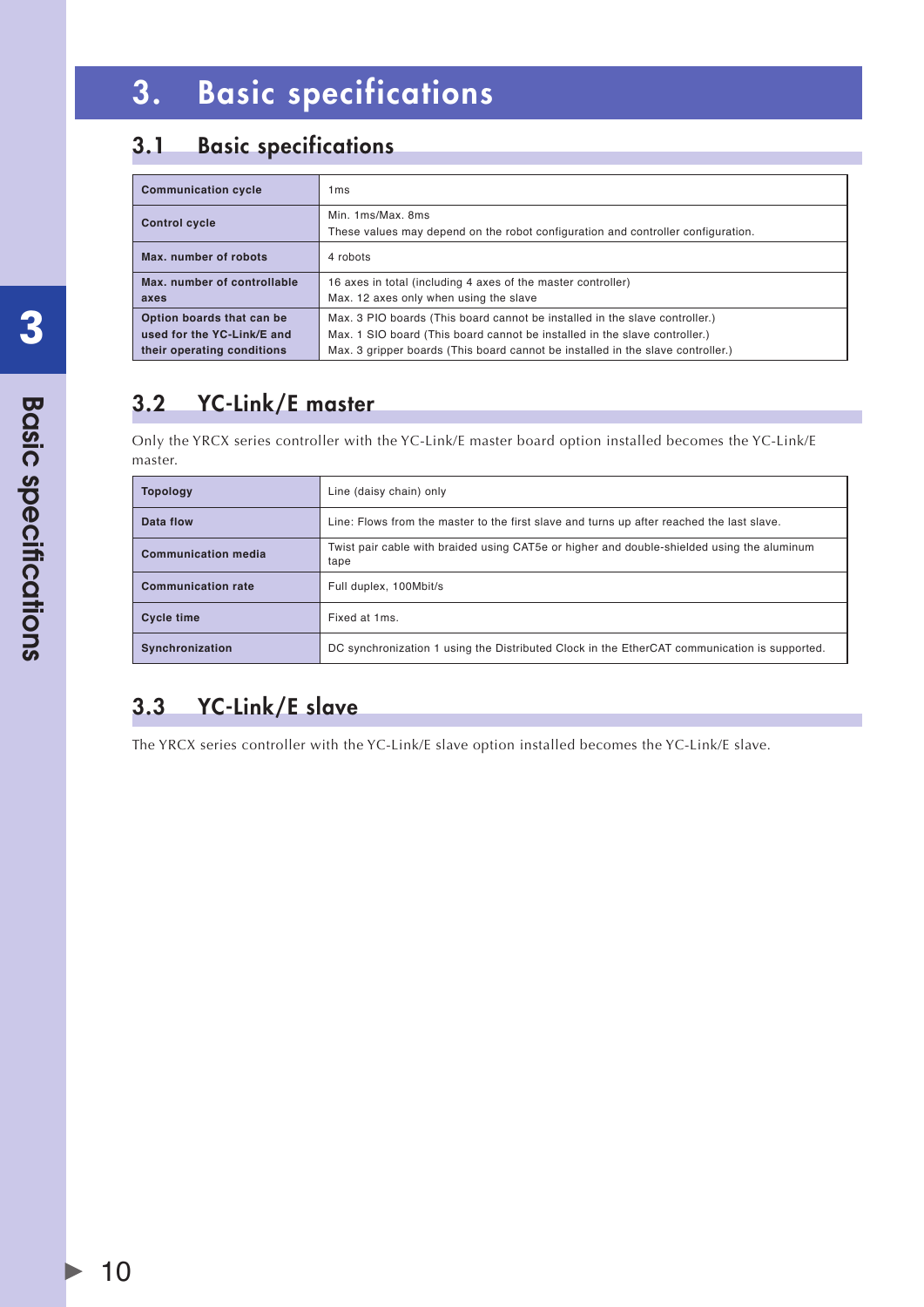# <span id="page-14-0"></span>4. Operation

The YC-Link/E system is controlled with the master YRCX series controller. In the YC-Link/E system, when the master and slaves are turned on, the communication establishment process is performed automatically. After the communication has been established, the robot can be operated.

For details about basic operating procedures, see the YRCX series controller manual.

The following describes the YC-Link/E system specific operating procedures and cautions.

# 4.1 About power-on timing

The master controller checks the slave connection at start-up. Therefore, turn on the slave power at the latest until the control power to the master controller turns on. When the master and slave turn on at the same time, it takes a long time to establish the communication, but this is not a problem. (For details, see section "4.2.1 LED lighting pattern of the YC-Link/E board (both slave and master)".)

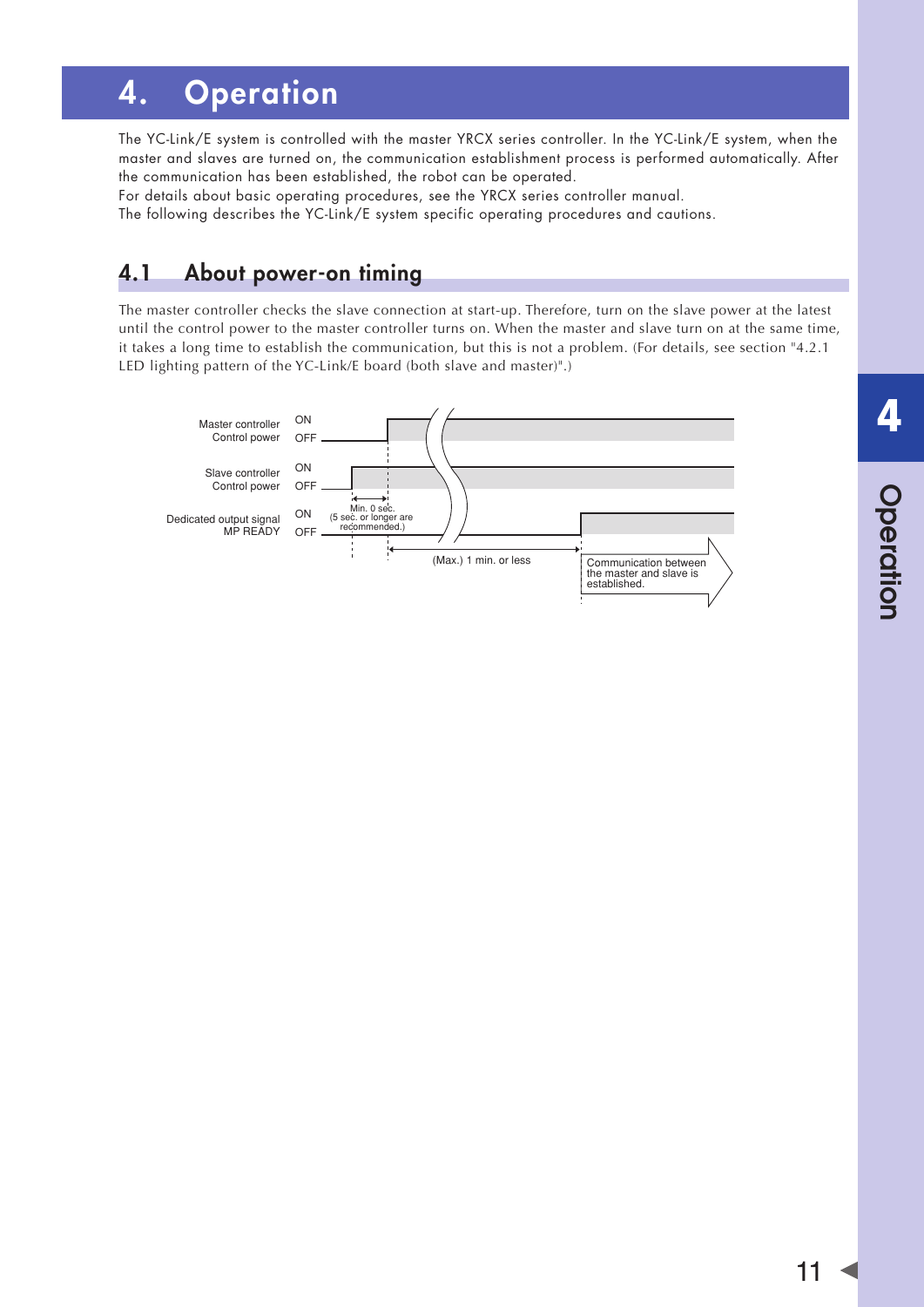## <span id="page-15-0"></span>4.2 Checking the communication establishment between the master and slave

Use the procedures below to check the communication status among the controllers in the YC-Link/E system.

- 1. LED lighting pattern of the YC-Link/E boards (both the slave and master boards)
- 2. 7-segment LED display on the controller
- 3. Judgment by the dedicated output signal (MP READY)

The following describes how to make the judgment by each procedure.

### 4.2.1 LED lighting pattern of the YC-Link/E board (both slave and master)

#### ■ Master board

The RUN\_LED and ERR\_LED on the master board are lit at the same time immediately after the power has been turned on. When the internal process has been completed, the RUN\_LED starts flashing.

After that, when the slave presence is checked and the communication establishment preparation process is started, the ERR\_LED is off and the RUN\_LED flashes repeatedly at a high speed at intervals of 50ms. The communication is not established while the RUN\_LED is flashing at intervals of 50ms.

Additionally, the LINK\_LED is lit when the master and slave are connected with the cable.

When the communication is established, the RUN\_LED is lit, the ERR\_LED is off, and the LINK\_LED flashes. In this case, the master communicates with at least one slave correctly.

### ■ Slave board

The SYS\_LED on the slave board is lit approximately 5 sec. after the power has been turned on. If the SYS\_LED is not lit, the controller may malfunction.

The ERR\_LED starts flashing at about the same timing (uneven intervals). In this status, the communication with the master can be started correctly.

When the communication starts correctly, the RUN\_LED starts flashing at a high speed Note<sup>1</sup>. After that, the RUN\_LED flashes at a low speed, and then it is lit when the connection is completed.

TIP

When both the master and slave controllers are turned on and the connection with the LAN cable is completed before the ERR\_LED on the slave flashes, the master board starts sending the communication packet. However, the slave disposes of the packet that is sent in this status. The master that confirms this disposal performs the re-connection process.

Therefore, when both the salve and master are turned on at the same time, it takes approximately 25 sec. to complete the connection.

Note 1 This high-speed flashing may not be recognized depending on the communication connection status, but this is not a problem.

### 4.2.2 7-segment LED display on the controller

The 7-segment LED on the master controller displays the emergency stop status, servo off, and return-to-origin incomplete status until the communication with the slave is established. After the communication has been established, the slave status is checked and the status of the overall system including the robot to be moved by the slave is displayed.

The number "S.\*\*" ("\*\*" shows the set numeric value) that is set using the rotary switches on the slave board is displayed and flashes on the 7-segment LED on the slave controller.

When the communication with the master is established, the flashing status changes to the lit status.

TIP

12

When the connection to the slave is failed, the master executes the connection retry process only once. [E19] and [400] are alternately displayed on the 7-segment LED on the slave controller during retry process. When the communication status has no problem, this means that the communication with the master is established.

### 4.2.3 Judgment by the dedicated output signal (MP READY)

MP READY signal is provided at number SO04 of the SIO input/output used for the safety connector of the master controller and the option board of the field network. When using the YC-Link/E, this signal is output as the communication between the master and slave is established and the operation enters the servo on enable status.

The host unit uses this signal to judge that the communication between the master and slave of the YC-Link/E is established.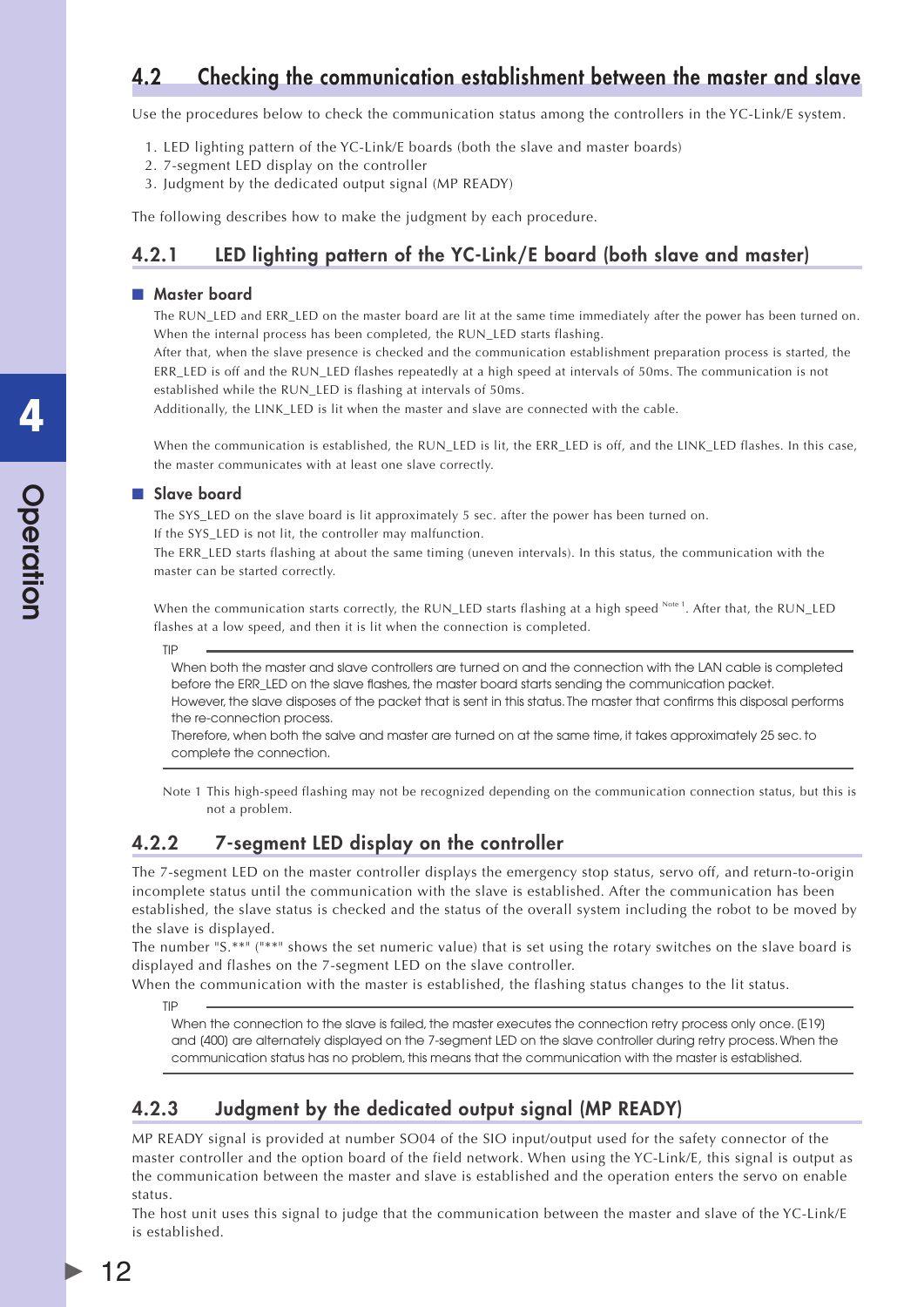# <span id="page-16-0"></span>5. Troubleshooting

## 5.1 Check items at YC-Link/E start-up

If the communication is not established or the robot cannot be controlled even after the YC-Link/E has been started up while referring to the operating procedures stated in this manual, check the following items in addition to the YRCX series controller status.

- 1. How are the LEDs on the YC-Link/E board lighting?
- 2. Does any alarm occur?
- 3. Does the master communicate with all slaves?

The following shows each check item in detail.

### 1. How are the LEDs on the YC-Link/E board lighting?

Check the status and take corrective actions while referring to sections "4.2.1 LED lighting pattern of the YC-Link/E board (both slave and master)" and "5.2 Meanings of LEDs on the YC-Link/E board".

### 2. Does any alarm occur?

An alarm may occur in the controller or an alarm unique to the YC-Link/E may occur. Remove the cause of the trouble while referring to the YRCX series controller manual and section "5.3 YC-Link/E related alarms" in this manual.

### 3. Does the master communicate with all slaves?

Even when the number of slaves set in the master is different from the number of communication established slaves, the YC-Link/E enters the communication establishment status. Therefore, even when the communication is established, the master may not exchange the information with all slaves.

Use the programming box, PC application, or host unit and perform either procedure shown below to check that the communications with all connected slaves are established.

1. The current position information of the robots connected to all slave controllers is updated.

2. The version information of all slave controllers is read-out.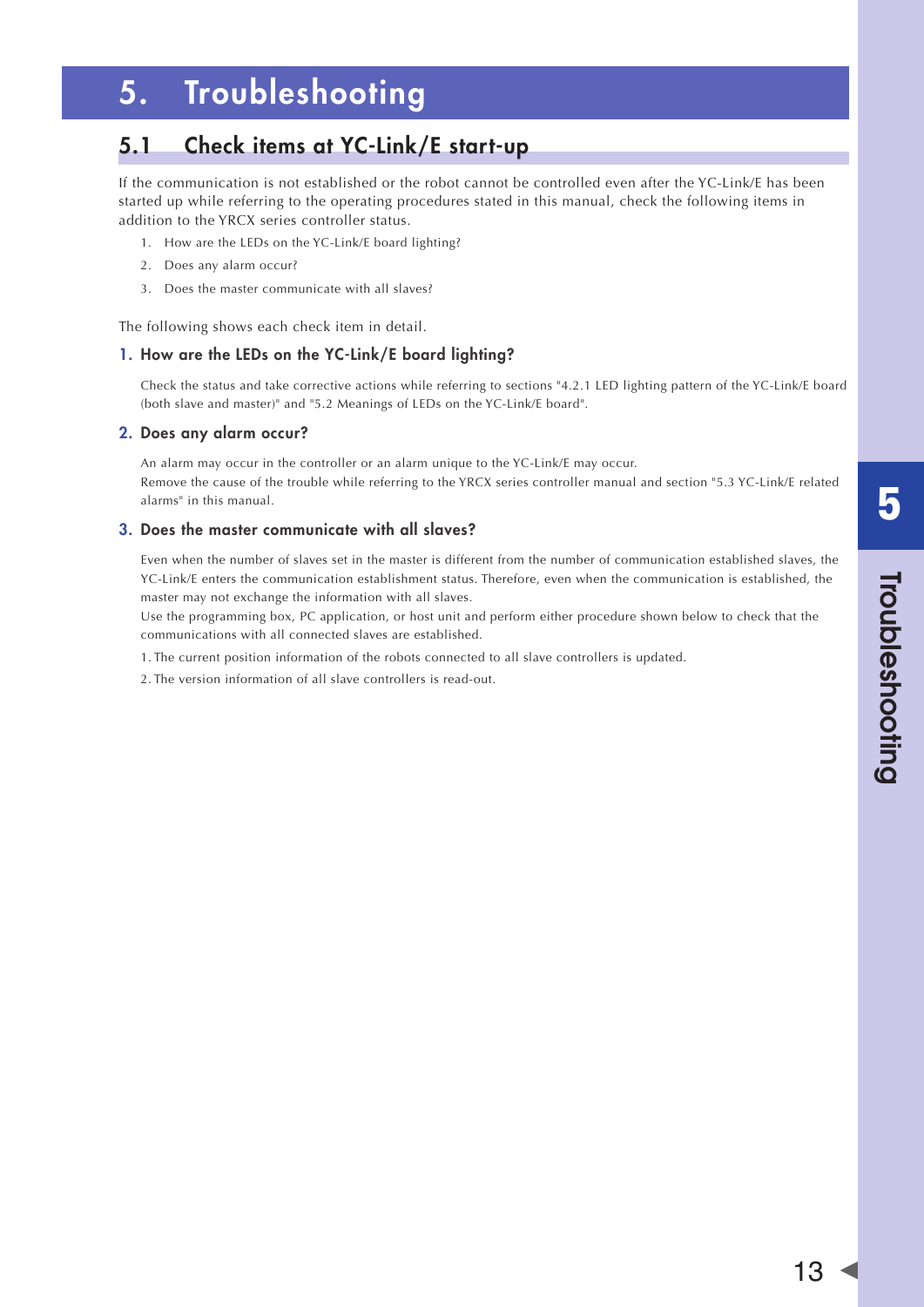# <span id="page-17-0"></span>5.2 Meanings of LEDs on the YC-Link/E board

The following describes the LEDs on the YC-Link/E compatible unit. These LEDs are used to check the communication status or take troubleshooting actions in case of an error.

### 5.2.1 Master board



| <b>LED type</b> | Color | Lighting          |                                      | Meaning and corrective action                                                            |
|-----------------|-------|-------------------|--------------------------------------|------------------------------------------------------------------------------------------|
|                 |       | Lit.              | Meaning:                             | Communicating with the slave.                                                            |
|                 |       |                   | Corrective action: Operate as it is. |                                                                                          |
|                 |       |                   | Meaning:                             | Preparing the communication establishment                                                |
|                 |       | Flashing          | Corrective action: 1. Please wait.   |                                                                                          |
|                 |       | (50ms intervals)  |                                      | 2. If the ERR LED is lit, check the alarm and take corrective actions                    |
| <b>RUN</b>      | Green |                   |                                      | according to the displayed alarm.                                                        |
|                 |       |                   |                                      | 3. Turn off both the master and slave, and turn them on again.                           |
|                 |       |                   | Meaning:                             | The power is turned on, but the communication is not established.                        |
|                 |       | Flashing          |                                      | Corrective action: 1. If the ERR LED is lit, check the alarm and take corrective actions |
|                 |       | (200ms intervals) |                                      | according to the displayed alarm.                                                        |
|                 |       |                   |                                      | 2. Turn off both the master and slave, and turn them on again.                           |
|                 |       | Lit.              | Meaning:                             | Communication stops.                                                                     |
|                 |       |                   |                                      | Corrective action: 1. Check that the slave is turned on.                                 |
|                 |       |                   |                                      | 2. Check that the cables are connected correctly.                                        |
|                 |       |                   |                                      | 3. After checking 1. and 2. shown above, turn off the controller, and turn               |
| ERR             | Red   |                   |                                      | it on again.                                                                             |
|                 |       | Off               | Meaning:                             | 1. No error occurs.                                                                      |
|                 |       |                   |                                      | 2. The power is not turned on.                                                           |
|                 |       |                   |                                      | Corrective action: 1. Operate as it is.                                                  |
|                 |       |                   |                                      | 2. Turn on the power.                                                                    |
|                 |       | Lit.              | Meaning:                             | The LAN cable is connected to the ports on the master and slave.                         |
|                 |       |                   | Corrective action: Operate as it is. |                                                                                          |
| LINK            | Green |                   | Meaning:                             | The LAN cable is not connected between the master and slave or the                       |
|                 |       | Off               |                                      | cable is broken.                                                                         |
|                 |       |                   |                                      | Corrective action: 1. Connect the cable.                                                 |
|                 |       |                   |                                      | 2. Replace the LAN cable.                                                                |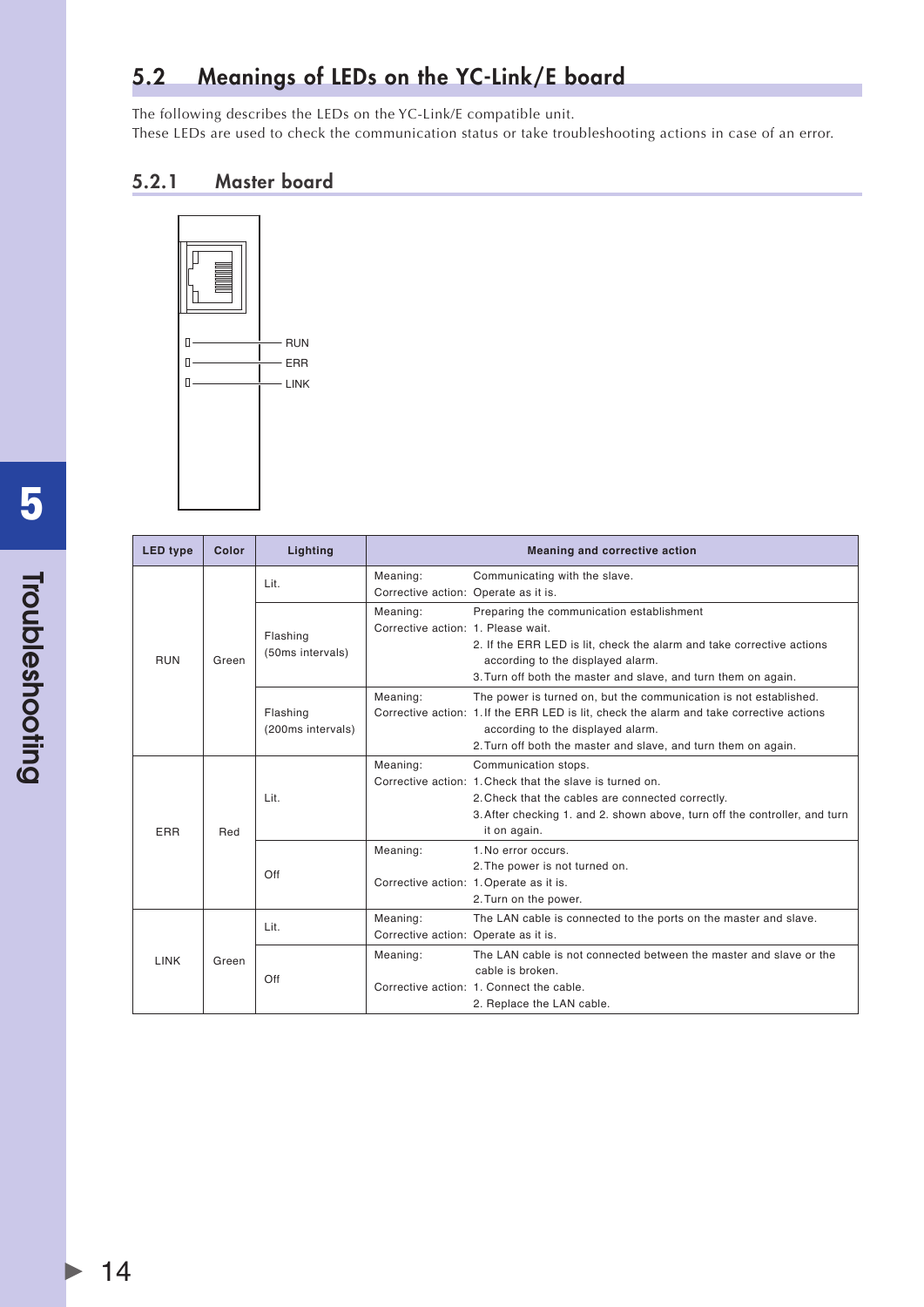<span id="page-18-0"></span>

| <b>LED type</b> | Color            | Lighting                                                    |                                                  | <b>Meaning and corrective action</b>                                                                                                                                                                                                                                                                                                     |
|-----------------|------------------|-------------------------------------------------------------|--------------------------------------------------|------------------------------------------------------------------------------------------------------------------------------------------------------------------------------------------------------------------------------------------------------------------------------------------------------------------------------------------|
|                 | Green            | Always lit.                                                 | Meaning:<br>Corrective action: Operate as it is. | Normal status                                                                                                                                                                                                                                                                                                                            |
|                 | Green<br>and red | Lit alternately.                                            | Meaning:                                         | Failed to start up correctly.<br>Corrective action: 1. Turn off both the master and slave controllers, and turn<br>them on again.<br>2. The controller may malfunction.                                                                                                                                                                  |
| SYS             | Red              | Always lit                                                  | Meaning:                                         | Failed to start up correctly.<br>Corrective action: 1. Turn off both the master and slave controllers, and turn<br>them on again.<br>2. The controller may malfunction.                                                                                                                                                                  |
|                 | Green<br>and red | Off                                                         | Meaning:                                         | The slave board is not turned on.<br>Corrective action: 1. Check that both the master and slave controllers are<br>turned on.<br>2. The controller may malfunction.                                                                                                                                                                      |
|                 |                  | Off                                                         | Meaning:                                         | INIT status. The communication of the YC-Link/E is not<br>established.<br>Corrective action: If the status does not change after a while, check the<br>cable connections.<br>After that, turn off the master and turn it on again or make<br>the connections again.                                                                      |
| <b>RUN</b>      | Green            | Flashing<br>(ON/OFF at even intervals)                      | Meaning:                                         | PRE-OPERATIONAL status. The communication of the<br>YC-Link/E is not established.<br>Corrective action: If the status does not change after a while, check the<br>cable connections.<br>After that, turn off the master and turn it on again or make<br>the connections again.                                                           |
|                 |                  | Flash once<br>(Lit instantaneously.<br>Off time is long.)   | Meaning:                                         | SAFE-OPERATIONAL status. The communication of the<br>YC-Link/E is not established.<br>Corrective action: If the status does not change after a while, check the<br>cable connections.<br>After that, turn off the master and turn it on again or make<br>the connections again.                                                          |
|                 |                  | Always lit.                                                 | Meaning:                                         | OPERATIONAL status. The communication of the<br>YC-Link/E is establishing or has been established once.<br>Corrective action: If the communication is not established, check the ERR<br>LED status.                                                                                                                                      |
|                 |                  | Off                                                         | Meaning:                                         | No error occurs.                                                                                                                                                                                                                                                                                                                         |
| ERR             | Red              | Flashing<br>(ON/OFF at even intervals)                      | Meaning:<br>Corrective action:                   | Failed to start the communication with the master.<br>1. Check the master power and communication states.<br>2. Please wait for a while until the communication starts.<br>3. If the communication does not start even after 1 min. or<br>longer has elapsed, turn off both the master and slave<br>controllers, and turn them on again. |
|                 |                  | Flash once.<br>(Lit instantaneously.<br>Off time is long.)  | Meaning:                                         | Failed to establish the communication.<br>Corrective action: 1. Turn off both the master and slave controllers, and turn<br>them on again.<br>2. The controller may malfunction.                                                                                                                                                         |
|                 |                  | Flash twice.<br>(Lit instantaneously.<br>Off time is long.) | Meaning:                                         | Watch dog error occurs.<br>Corrective action: 1. Check the cable for faulty wiring.<br>2. Check that the master is turned on.                                                                                                                                                                                                            |

 $15<sub>1</sub>$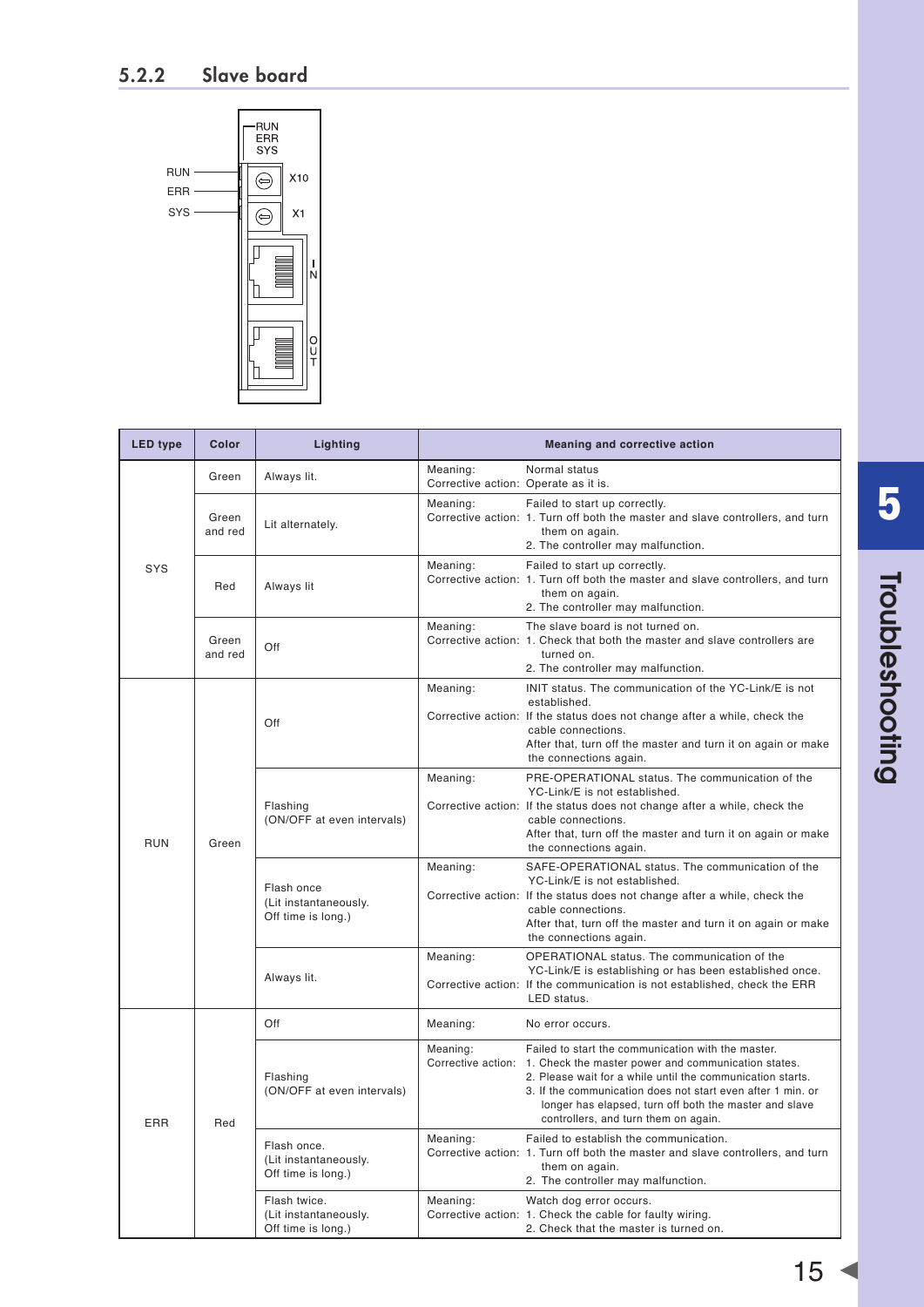# <span id="page-19-0"></span>5.3 YC-Link/E related alarms

This section describes the error massages related to the YC-Link/E system.

### 0.0 : OK

Code: &H0000 &H0000

| <b>Meaning/Cause</b>     | Correct status. No alarm occurs. |
|--------------------------|----------------------------------|
| <b>Corrective action</b> | __                               |

#### 19.400 : YC/E SLAVE CONNECTING RETRY

Code: &H0013 &H0190

| <b>Meaning/Cause</b>     | The YC-Link/E slave is retrying the connection establishment with the master. |
|--------------------------|-------------------------------------------------------------------------------|
| <b>Corrective action</b> | Retrying the connection. Please wait.                                         |

#### **19.500** : YC/E MASTER PORT OPEN FAIL

Code: &H0013 &H01F4

| <b>Meaning/Cause</b>     | The communication port of the YC-Link/E master board does not open within a certain period of<br>time (about 20sec.). |
|--------------------------|-----------------------------------------------------------------------------------------------------------------------|
| <b>Corrective action</b> | Check that the master and slave are connected with the cables. Check that the slave is turned<br>on.                  |

### **19.501** : YC/E SLAVE INITIALIZE FAIL

Code: &H0013 &H01F5

| <b>Meaning/Cause</b>     | The communication failed in the initialization process of the YC-Link/E connection.           |
|--------------------------|-----------------------------------------------------------------------------------------------|
| <b>Corrective action</b> | Restart the controller.<br>Take noise preventive measures.<br>Replace the slave option board. |

#### **19.502** : YC/E SLAVE PORT WRONG

Code: &H0013 &H01F6

| <b>Meaning/Cause</b>     | The IN port and OUT port of the YC-Link/E slave are used incorrectly. |
|--------------------------|-----------------------------------------------------------------------|
| <b>Corrective action</b> | Check the connection. Connect the cables to the correct ports.        |

### **19.800** : YC/E SEND DATA CHECKSUM ERROR

Code: &H0013 &H0320

| <b>Meaning/Cause</b>     | The checksum error occurred in the data sent from the YC-Link/E master.             |
|--------------------------|-------------------------------------------------------------------------------------|
| <b>Corrective action</b> | After taking noise preventive measures, reset the alarm.<br>Replace the controller. |

### 19.801 : YC/E RECEIVE DATA CHECKSUM ERROR

Code: &H0013 &H0321

| <b>Meaning/Cause</b>     | The checksum error occurred in the data received by the YC-Link/E master. (Host check) |
|--------------------------|----------------------------------------------------------------------------------------|
| <b>Corrective action</b> | After taking noise preventive measures, reset the alarm.<br>Replace the controller.    |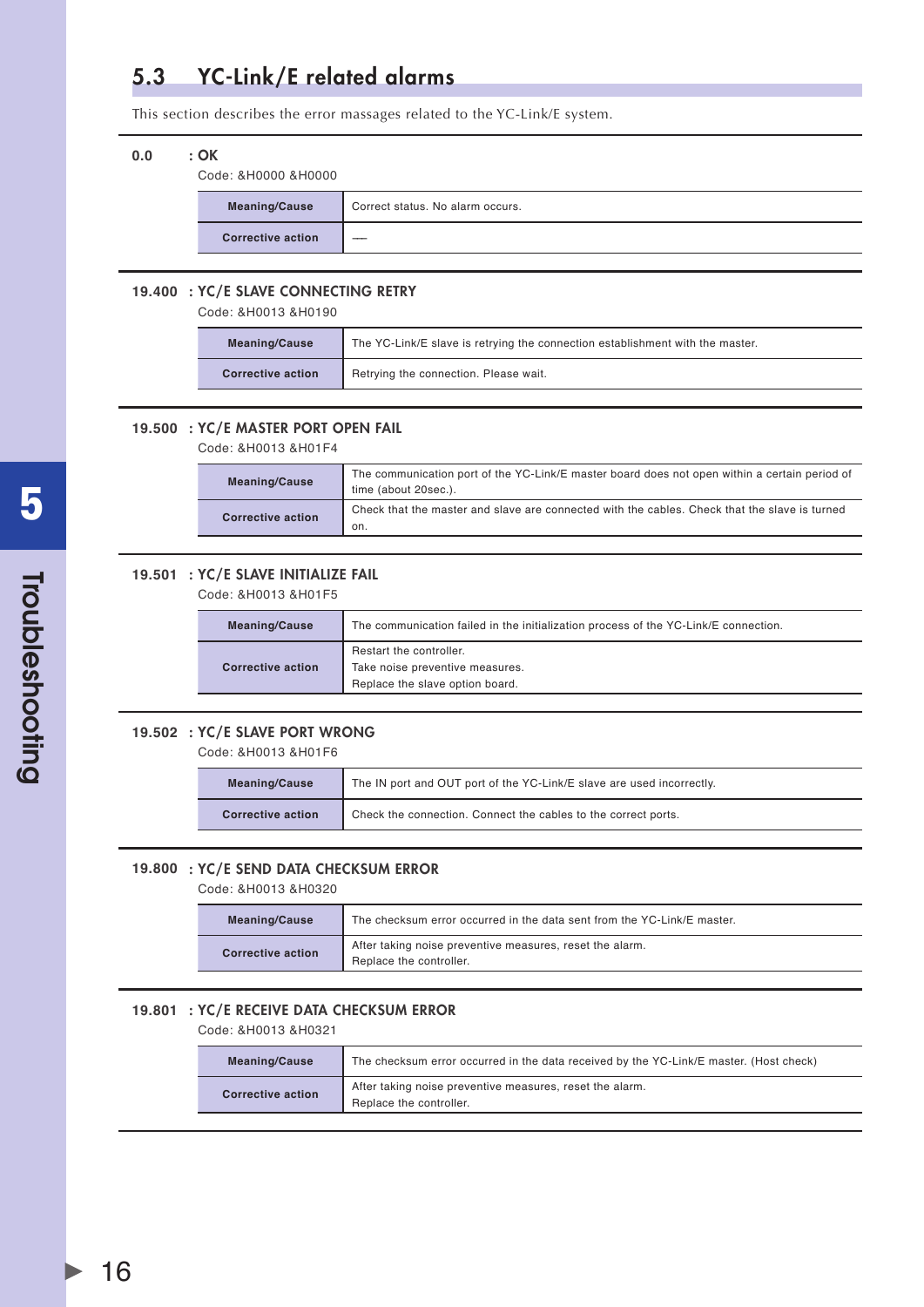### **19.802** : YC/E WORKING COUNTER ERROR

Code: &H0013 &H0322

| <b>Meaning/Cause</b>     | The YC-Link/E master could not send the data correctly. Or, the slave could not receive the<br>data correctly. |
|--------------------------|----------------------------------------------------------------------------------------------------------------|
| <b>Corrective action</b> | Replace the master board or slave board.                                                                       |

#### **19.805** : YC/E MASTER RECEIVE CHECKSUM ERROR

Code: &H0013 &H0325

|                                                     | <b>Meaning/Cause</b> | The checksum error occurred in the data received by the YC-Link/E master. (Master check) |
|-----------------------------------------------------|----------------------|------------------------------------------------------------------------------------------|
| <b>Corrective action</b><br>Replace the controller. |                      | After taking noise preventive measures, reset the alarm.                                 |

### **19.900** : YC/E MASTER BOARD WATCHDOG ERROR

Code: &H0013 &H0384

| <b>Meaning/Cause</b>     | The data was not sent from the master board of the YC-Link/E for a certain period of time.             |
|--------------------------|--------------------------------------------------------------------------------------------------------|
| <b>Corrective action</b> | Check the LAN cable for disconnection.<br>Take noise preventive measures.<br>Replace the master board. |
|                          |                                                                                                        |

### **19.901** : YC/E MASTER INTERRUPT FAIL

Code: &H0013 &H0385

| <b>Meaning/Cause</b>     | The master board of the YC-Link/E could not receive the data from the HOST CPU for a certain<br>period of time. |
|--------------------------|-----------------------------------------------------------------------------------------------------------------|
| <b>Corrective action</b> | Check the LAN cable for disconnection.<br>Take noise prevention measures.<br>Replace the master board.          |

### **19.902** : YC/E MASTER DATA SEND FAIL

Code: &H0013 &H0386

| <b>Meaning/Cause</b>     | The master board of the YC-Link/E could not send the data for a certain period of time.                |
|--------------------------|--------------------------------------------------------------------------------------------------------|
| <b>Corrective action</b> | Check the LAN cable for disconnection.<br>Take noise preventive measures.<br>Replace the master board. |

### **19.903** : YC/E MASTER DATA RECEIVE FAIL

Code: &H0013 &H0387

| <b>Meaning/Cause</b> | The return of the data packet sent from the master board of the YC-Link/E could not received<br>for a certain period of time. |
|----------------------|-------------------------------------------------------------------------------------------------------------------------------|
| Corrective action    | Check the LAN cable for disconnection.<br>Take noise preventive measures.<br>Replace the master board.                        |

### **19.904** : YC/E MASTER SEND DATA DESTROY

Code: &H0013 &H0388

| <b>Meaning/Cause</b>     | The return of the data packet sent from the master board of the YC-Link/E was different from its |
|--------------------------|--------------------------------------------------------------------------------------------------|
|                          | sent status.                                                                                     |
| <b>Corrective action</b> | Take noise preventive measures.                                                                  |
|                          | Replace the master board.                                                                        |
|                          |                                                                                                  |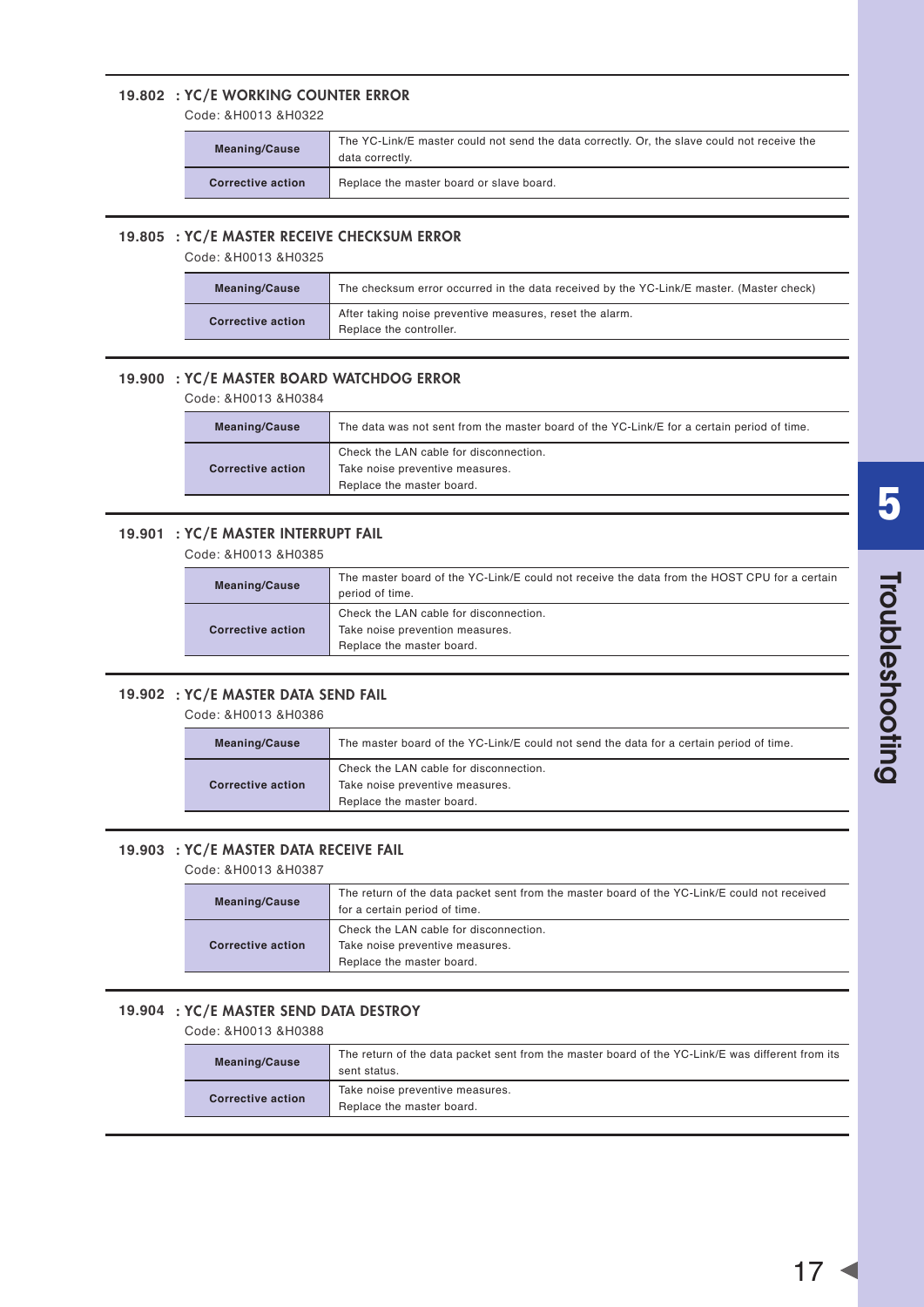### **19.905** : YC/E MASTER RECEIVE DATA DESTROY

Code: &H0013 &H0389

| <b>Meaning/Cause</b> | The format of the data received by the master board of the YC-Link/E was faulty. |
|----------------------|----------------------------------------------------------------------------------|
| Corrective action    | Take noise preventive measures.<br>Replace the master board.                     |
|                      |                                                                                  |

### **19.906** : YC/E INVALID SLAVE EXIST

Code: &H0013 &H038A

| <b>Meaning/Cause</b>     | Slave that cannot be used exists in the slaves of the YC-Link/E. |  |
|--------------------------|------------------------------------------------------------------|--|
| <b>Corrective action</b> | Remove the inapplicable slave.                                   |  |

#### **19.907 : YC/E SLAVE UNCONFORMITY**

Code: &H0013 &H038B

| <b>Meaning/Cause</b>     | The controller mode setting on the master controller of the YC-Link/E is different from that on<br>the slave controller. |  |
|--------------------------|--------------------------------------------------------------------------------------------------------------------------|--|
| <b>Corrective action</b> | Replace the controller.                                                                                                  |  |

### **19.908** : YC/E SLAVE CONFIG MISMATCH

Code: &H0013 &H038C

| <b>Meaning/Cause</b>                                                                                                                                        | The number of controllers set in the master of the YC-Link/E is different from the number of<br>actually connected controllers. |  |
|-------------------------------------------------------------------------------------------------------------------------------------------------------------|---------------------------------------------------------------------------------------------------------------------------------|--|
| Change the parameter setting or turn off the power, and turn it on again after matching the<br><b>Corrective action</b><br>number of slaves to the setting. |                                                                                                                                 |  |

#### **19.909** : YC/E SLAVE POWER LOW

Code: &H0013 &H038D

| <b>Meaning/Cause</b>     | The control power voltage of the YC-Link/E slave dropped.                                               |  |
|--------------------------|---------------------------------------------------------------------------------------------------------|--|
| <b>Corrective action</b> | Check the power supply of the slave, and turn off both the master and slave, and turn them on<br>aqain. |  |

#### 19.910 : YC/E SYSTEM POWER TURN ON AGAIN

Code: &H0013 &H038E

| <b>Meaning/Cause</b>     | The slave of the YC-Link/E does not communicate. Only the master might be turned off, and<br>then it might be turned on again. |  |
|--------------------------|--------------------------------------------------------------------------------------------------------------------------------|--|
| <b>Corrective action</b> | Turn off both the master and slave, and turn them on again.                                                                    |  |

#### **19.920** : YC/E MASTER SLAVE LOOSE CONNECTION

Code: &H0013 &H0398

| <b>Meaning/Cause</b> | The connection between the master and slave of the YC-Link/E was faulty. |  |
|----------------------|--------------------------------------------------------------------------|--|
| Corrective action    | Turn off both the master and slave, and turn them on again.              |  |

#### 19.993 : YC/E MASTER UNKNOWN ERROR

Code: &H0013 &H03E1

| <b>Meaning/Cause</b>     | An unknown error occurred in the YC-Link/E. |  |
|--------------------------|---------------------------------------------|--|
| <b>Corrective action</b> | Inform your distributor of the situation.   |  |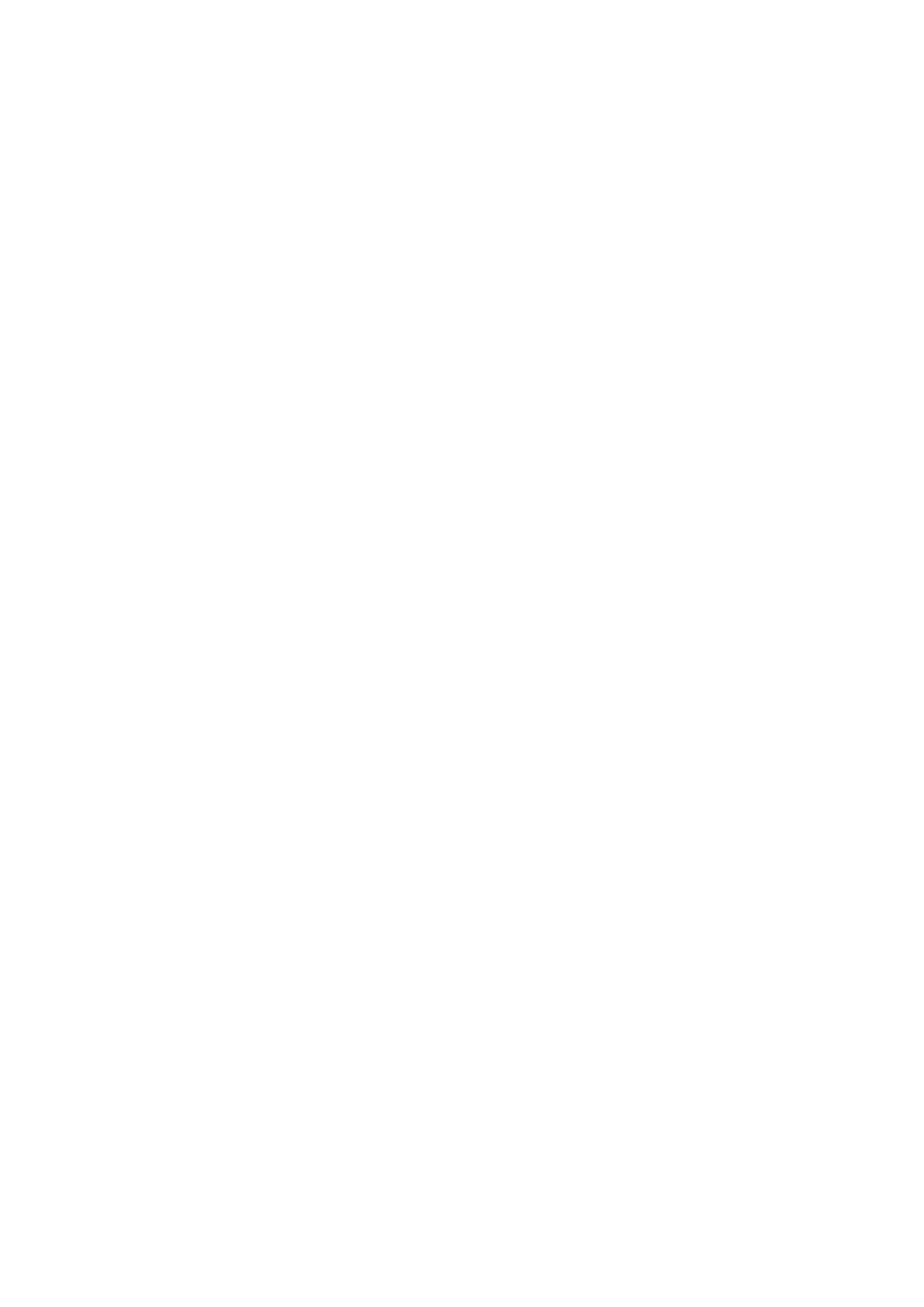### Revision history

A manual revision code appears as a suffix to the catalog number on the front cover manual.

Cat. No. I248E-EN-01 Revision code

The following table outlines the changes made to the manual during each revision.

| <b>Revision code</b> | Date      | <b>Description</b>  |
|----------------------|-----------|---------------------|
|                      | July 2016 | Original production |